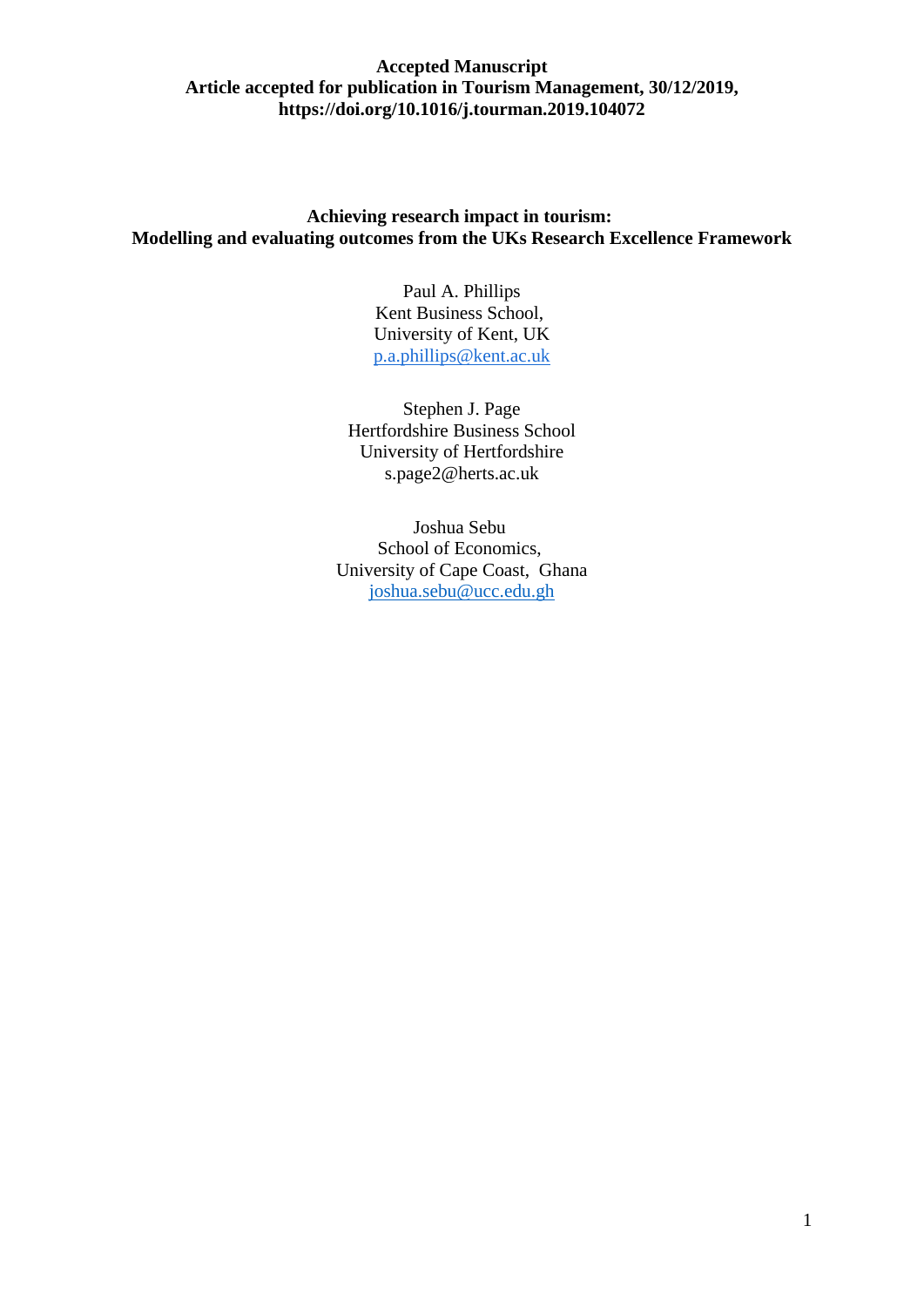# **Highlights**

**•** Research impact has emerged as a metric of growing importance among research funders

- The UK REF2014 tourism impact case studies are assessed
- Qualitative Comparative Analysis (QCA), a set-theoretic method is applied to the data
- The implications for tourism research are evaluated

# **Abstract**

The marketisation of higher education has emerged as a global trend with a focus on using metrics to assess performance. This has led to the closer scrutiny by government in assessing value for money and effectiveness of research outcomes in national allocations of research funding. This paper focuses on one controversial strand of assessing research outcomes - the area of research impact. The paper examines the experiences of the UKs Research Assessment Exercise in 2014 and the tourism impact case studies developed as part of institutional submissions on research impact. The paper examines the case studies using Qualitative Comparative Analysis (QCA), which is a set-theoretic method, to identify what a high quality impact case study looks like from a range of criteria. The paper derives a wider range of implications for tourism scholars that has wider application across other areas in which Tourism is located.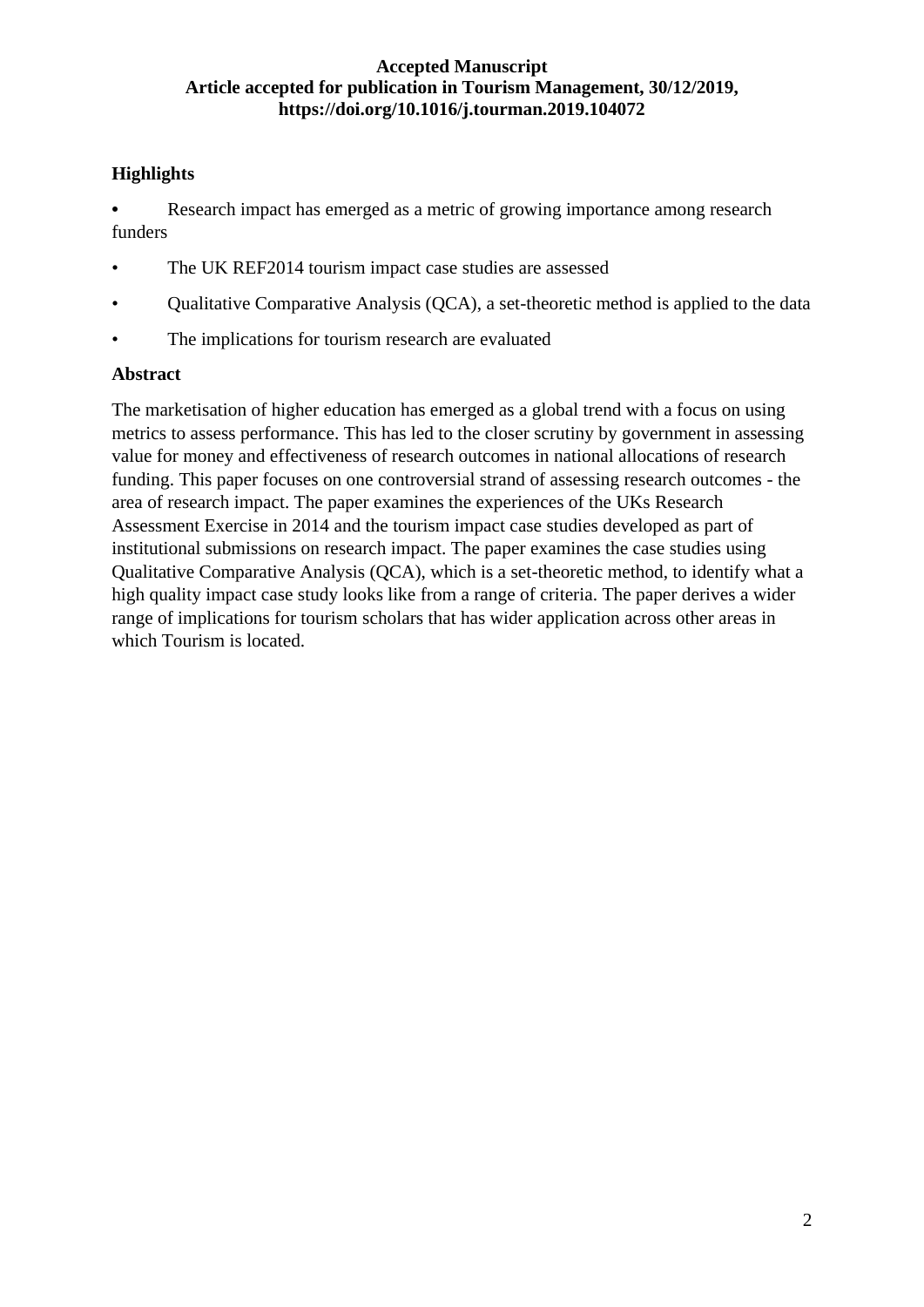# **Achieving research impact in tourism: Modelling and evaluating outcomes from the UKs Research Excellence Framework**

# **1.0: Introduction**

The idea that tourism practitioners avidly use academic research outputs to drive strategic decision-making is a well-trodden debate and one widely contested by both sides due to the accessible nature of the outputs and their relevance to industry. The nature of academia with its "indicator-filled-world", had led to the role and purpose of academic institutions being constantly questioned in relation to the purpose of research and its relevance (Irwin, 2019). This paper aims to provide a more comprehensive understanding of high impact research in the context of the UK's Research Excellence Framework (REF2014) Impact Case Studies (ICS). It argues that such a focus could bring an invaluable perspective to the socio-politicaleconomic system that tertiary education is currently facing worldwide. With the paucity of prior literature, we provide a narrative of the exercise and outcomes on research impact to help the academy better understand the mechanics of research impact as construed in REF2014, as other countries look to ways to measure and evaluate impactful research.

While the central role of academic research outputs continues to be debated in the tourism literature (Thomas and Ormerod, 2017) and across the social sciences and sciences, a new paradigm has emerged around how research studies create impact for various publics with a focus on economic and societal benefits, including the role of public engagement in tourism (Page et al, 2017). Increasingly, state funded research organisations and exercises to assess research performance within countries are highlighting the need for researchers to demonstrate value for money in research through impact and public engagement. This paper provides evidence and a deeper perspective of the attributes of high impact research. The need for such analysis arises from the changing University business model and the increased costs of REF2014 (Times Higher Education, 2015), which was estimated to have cost £250 million to undertake. Tourism leaders and academics need fresh insights to remain relevant, and we seek to make a contribution on the topic of research impact.

Within national research exercises, there are increasing incentives for academic institutions to achieve top positions in rankings in relation to prestige to attract students and in the prize of enhanced funds for ongoing support for research. The codifying practice within business and management, such as the Chartered Association of Business Schools Journal Guide (CABS Guide – see https://charteredabs.org/academic-journal-guide-2018/), which is also known as the Academic Journal Guide, has sought to provide a level playing field for demonstrating impact<sup>1</sup>. Academic researchers possess greater clarity as to where to find the best work in

<sup>&</sup>lt;sup>1</sup> There is a common misconception in relation to the CABS Guide that it is only associated with Business and Management Journals. The Guide contains many broader Social Science Journals within the Guide. For example, in the section in which Tourism is located (Sector Studies), approximately 25% of the Journals cover a wider Social Science range of subjects and disciplines (e.g. Transport) while other sections (e.g. Regional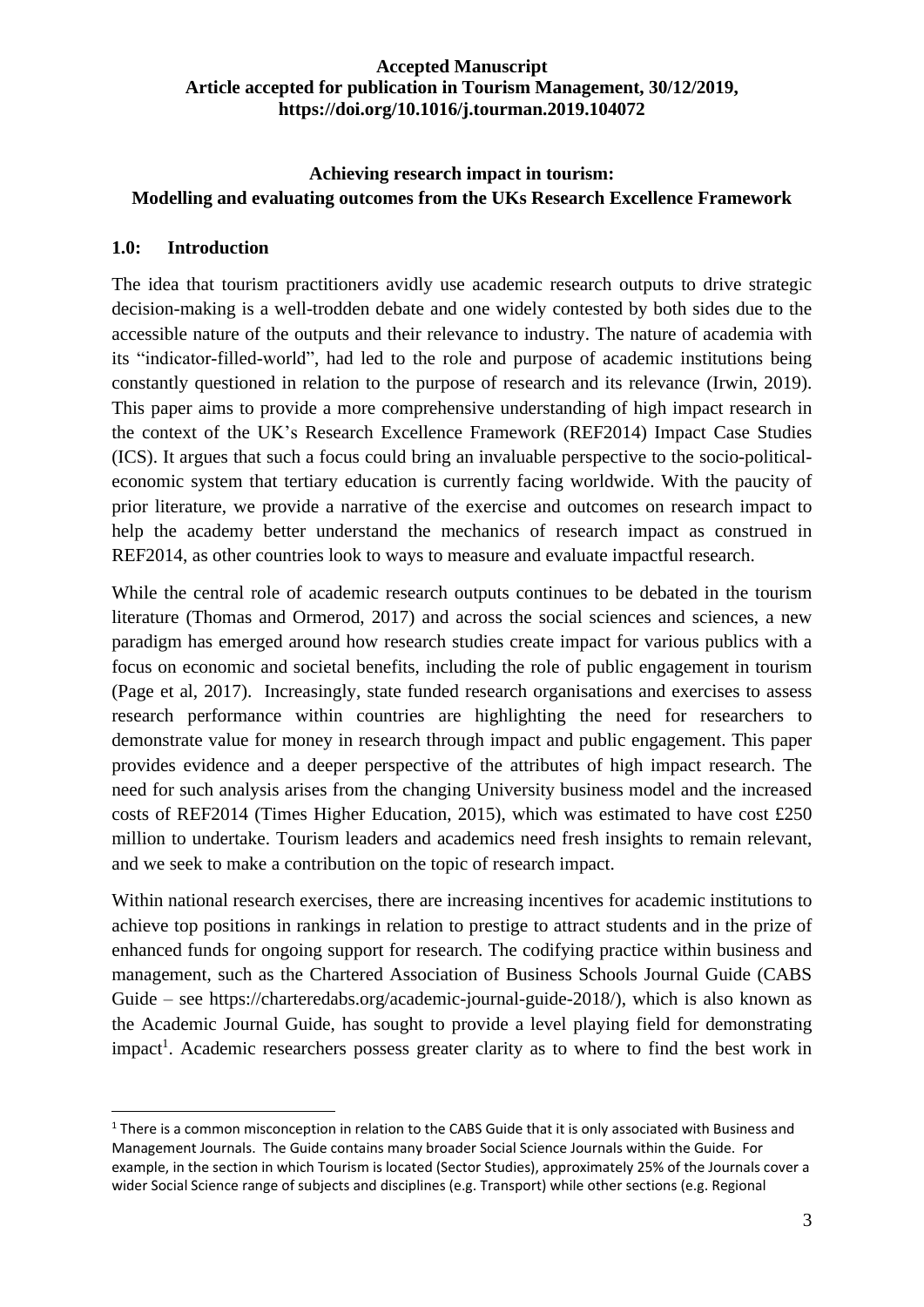their field and where to target their work. The CABS Guide also has its critics too with the British Academy of Management President, Cary Cooper being concerned and making the following comments:

*"We are particularly concerned about any ranking list which devalues research with real world impact and insights, in favour of that aimed at topping league tables. Research in business and management must aspire to positive impacts on academic knowledge and on the real world …" (BAM, 2015).*

Given the significant interest in this issue by the academy, this paper provides a timely critique of the area of research impact in tourism drawing upon evidence from the research assessment exercise undertaken in the UK in 2014. It extends the previous literature published in this Journal that has examined different facets of research impact, seeking to provide a country-wide analysis of a substantive assessment exercise focused on tourism. The paper will generate a range of arguments that highlight the contentious nature of research impact and its measurement. Indeed, more theoretically focused researchers in tourism who are embedded in a social science paradigm may question whether impact has any value whatsoever. Such arguments are also germane as they raise fundamental questions about the role of Universities as places of learning and scholarly endeavour and whether assessment exercises and impact have any role to play in the pursuit and creation of fundamental knowledge. Whatever perspective one adopts, it is clear that higher education globally has seen different foci with the marketisation and measurement of performance now an everyday feature of modern day academia (Brown and Carasso, 2017). It is within this context that research assessment exercises feature as performance tools for the quangos and state organisations charged with the overseeing of university performance where marketisation principles exist and performance metrics are used as management tools (Deem 1998; anon, in press). The paper commences with an overview of the measurement of research impact followed by a discussion of the REF2014 research assessment exercise in the UK and its decision to use impact case studies as a measure of research and its effect outside of the academy. The research problem we seek to explore is then framed along with a discussion of how research impact can be measured and the implications for tourism rigour and relevance. The research methodology adopted is then examined as a novel way to approach the research problem. The results are then examined from both a theoretical and policy perspective highlighting the management implications for the academy as well as drawing out broader conclusions from the study. Attention now turns to the measurement of research impact in academic research.

# **2.0: Literature review: Research impact**

# **2.1: Measuring the impact of academic research: An overview**

Studies, Planning and Environment) contains a wide range of Social Science Journals that are not specific to Business and Management but reflect the Journals in which Business and Management scholars publish.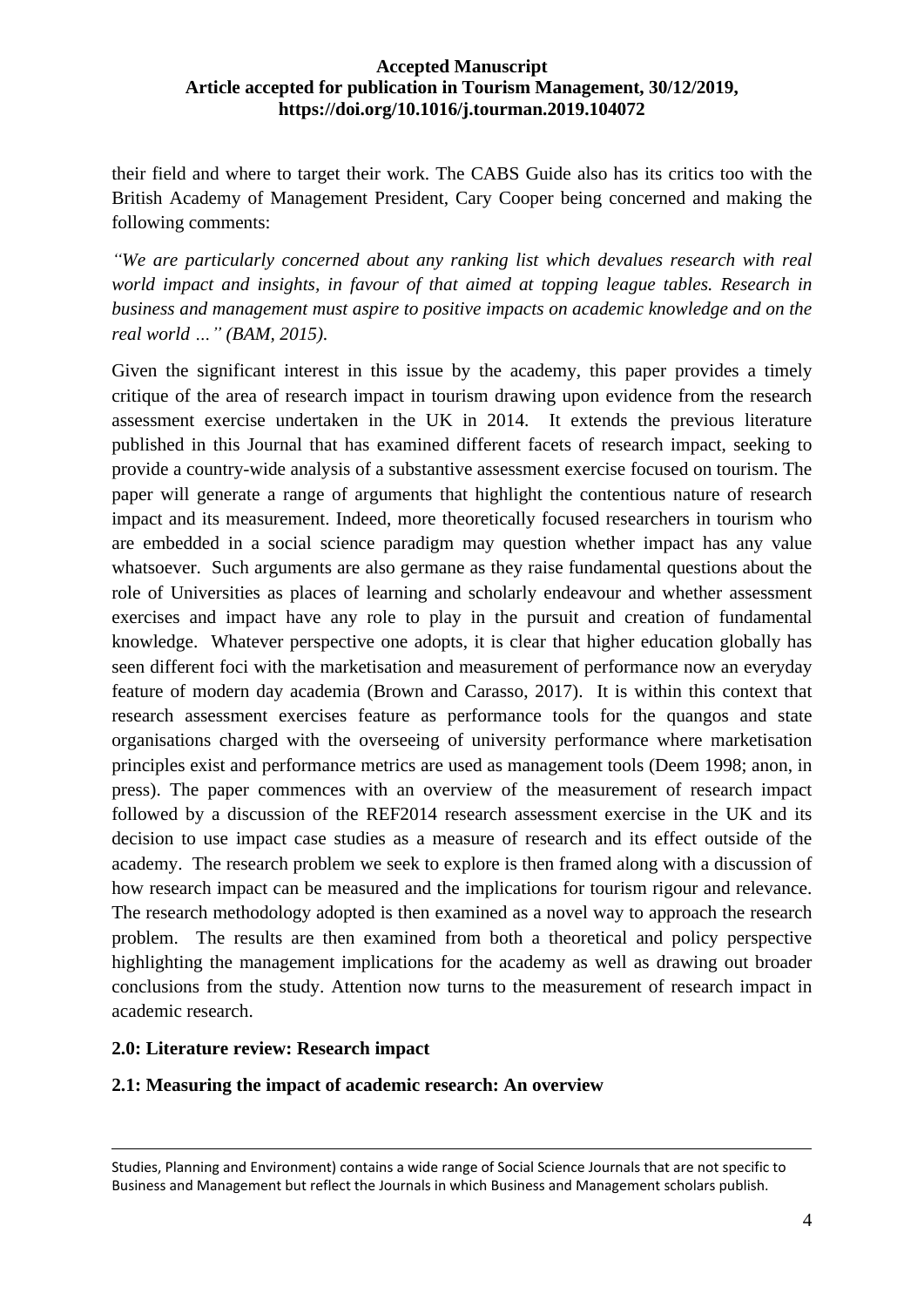In order to measure the impact of research outputs, bibliometric techniques are now commonly used (Hall, 2011), which in themselves are highly contentious. One important use of bibliometrics is to highlight research productivity within the tourism field over a period of time (Benckendorff, and Zehrer, 2013) and various tools exist electronically to draw competitor analyses (e.g. Elsevier's Scopus and Scival and Google Scholar citations and the H Index among other measures). Prior studies include outputs in academic journals (Gursoy, and Sandstrom, 2016; Hall, 2011); citations (McKercher, 2008; Mulet-Forteza, Genovart-Balaguer, Mauleon-Mendez, and Merigó, 2018; Sainaghi, Phillips, Baggio, and Mauri, 2018); impact factor (Poria, Schwartz, and Uysal, 2015). Bibliometric approaches tend to be systematic review pieces with few studies employing evaluative and relational approaches (Koseoglu, Rahimi, Okumus, and Liu, 2016). Several arguments are put forward to explain the risks and limitations of relying solely on bibliometrics to measure academic "internal" impact, and even if academics should be pursuing the "external" impact agenda (Benckendorff, and Shu, 2019; Thomas and Ormerod, 2017).

Originally, conceived as a method to analyse bibliographic data in a quantitative manner, the analysis is now being used much beyond its original intentions. Much disquiet exists in the academic field, and arguments about the efficacy and appropriateness exists. Hall and Page, (2015) assert that bibliometrics have helped to metricise the academic game, with it now being used to evaluate academic staff performance for annual appraisals and increasingly influential in hiring decisions (Benckendorff, and Shu, 2019). Although various models exist on how impact might be achieved (e.g. collaboration, partnership working, coopetition, engagement and co-creation of new knowledge – see Hughes, Webber and O'Regan 2017 for a useful review) the basis of much of the debate is around creating, enhancing and maintaining relationships between Universities and external organisations (Huang and Chen 2017). Much of the debate around such concepts is in creating pathways to greater research impact with interested stakeholders.

One way to assess impact is to rethink its purpose. Research impact has been used as a management tool in three different ways: first, to provide a guide to funding bodies to allocate research grants to Higher Education Institutions (HEIs). Secondly, to serve as an accountability measure for public investment in research and the accruing benefits of that investment. Third, to serve as an information benchmark and to provide reputational yardsticks by which research performance can be assessed against international standards (Manville et al, 2015) using metrics (see Wilsdon et al.,  $2015$ )<sup>2</sup>. In the UK, these three

<sup>&</sup>lt;sup>2</sup> The UK is not the only country assessing research quality as similar exercises have been undertaken in Hong Hong, Australia and New Zealand. The problems which have been reported around the UK REF process and the fact that this is a metric-driven activity have also been reported for the other assessment exercises in the other countries so the paper has a broader contribution to make in understanding the aims, objectives and outcomes of such exercises beyond the intended consequences of allocating research funding. One clear impact on the academy in each country implementing as assessment is gaming reflected in the way academics seek to play the short-term aims and objectives of the assessment rather than looking at the strategic development of the subject due to the competitiveness around funding that has affected reported levels of collegiality, cooperation, collaboration which have always been a traditional hallmark of the academy.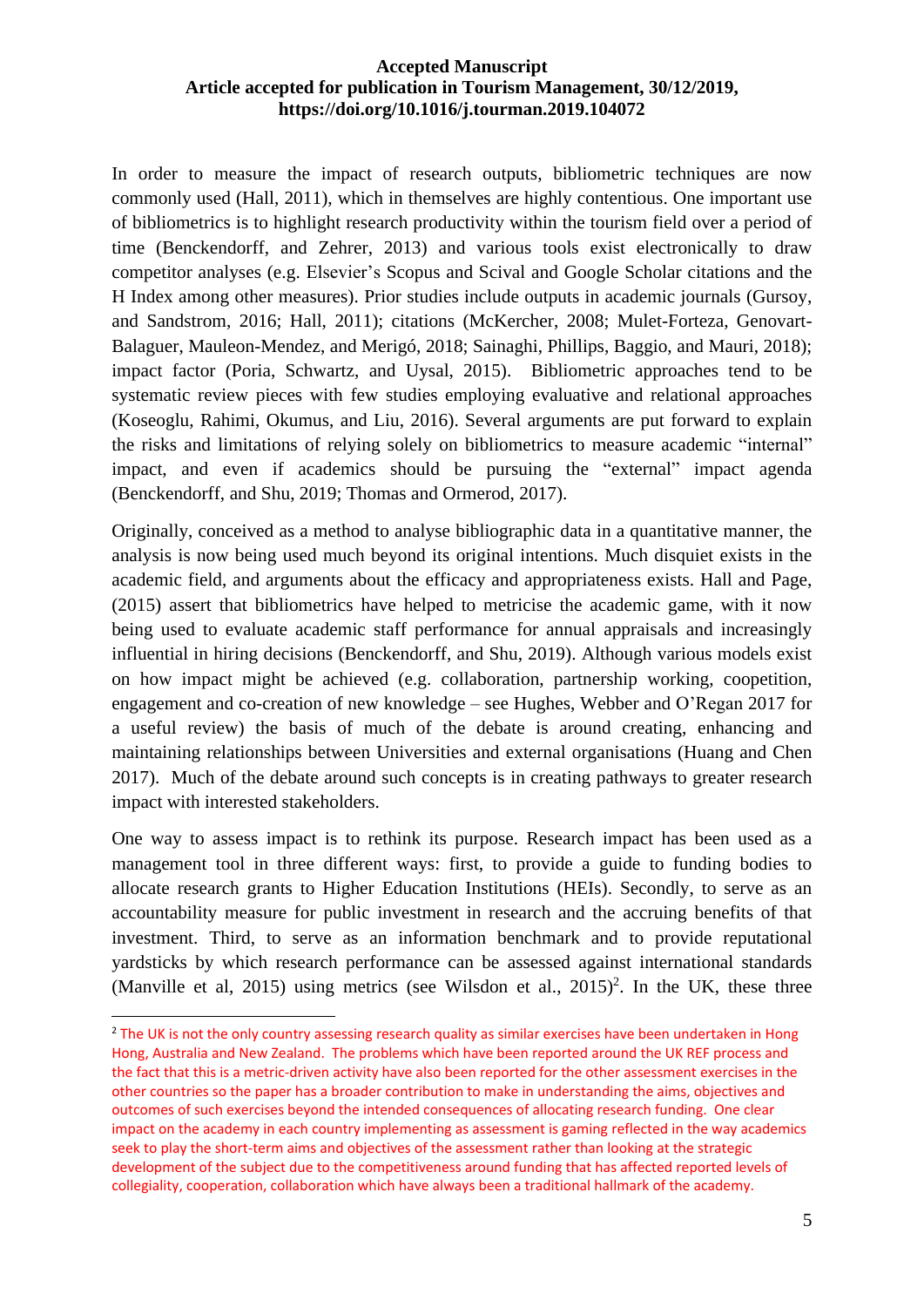reasons informed the establishment of the Research Excellence Framework (REF), which replaced the former Research Assessment Exercise (RAE), initially developed in 1986 to assess research quality in the University sector (which expanded in 1992 when new Universities were created) to distribute research income among Universities in a climate of financial stringencies. The first REF published in  $2014$  (REF2014)<sup>3</sup> not only assessed the quality of research, but included impact of research on a wide variety of non-academic areas as a key measure. The REF2014 definition of impact was delineated as "an effect on, change or benefit to the economy, society, culture, public policy or services, health, the environment or quality of life, beyond academia". The application of research impact was grouped under a number of headings (including politics, health, technology, the economy, law, culture, society and the environment).

# **2.2: REF2014 and Impact Case Studies**

There are two underpinning concepts which REF2014 introduced to guide the assessment of research impact in terms of the significance of the research to the wider community and how far it had reached these end users captured in two documents submitted by each  $UOA<sup>4</sup>$ . The impact score accounted for 20% of the total score in REF2014 and it is rising to 25% in REF2021.In REF2014, some 6,975 ICS were submitted for all UOAs, but much less knowledge is known about the content at the tourism level (Thomas and Ormerod, 2017). Here we consider the first full analysis of tourism ICS. We consider the diverse series of pathways to impact. While there are several routes to impact, routes to impact for tourism ICS should logically be an external focus that directly meets the requirements of REF<sup>5</sup>. The key research question here is whether academics pursuing the external agenda see this as their mandate and whether impactful research is informing their ICS. This also calls into question *what does a high-quality tourism ICS look like*?

# **2.3: The research problem**

This paper provides an analysis of tourism ICS and critical debate around the role of Tourism research in the UK and its ability to connect with a range of external stakeholders. We examine the various attributes that could contribute to a high level of impactful research. An examination of the process of submission and how that affected the relevance of the tourism ICS' submitted is also proffered. For example, there could have been a situation where many

 $^3$  Full details of REF2014 can be found at http://www.ref.ac.uk/2014/

<sup>4</sup> According to HEFC (http://www.ref.ac.uk/2014/media/ref/content/pub/REF%20Brief%20Guide%202014.pdf) , Impact case studies comprised four-page documents which described impacts that had occurred between January 2008 and July 2013. The submitting university must have produced high quality research since 1993 that contributed to the impacts. Each submission included one case study, plus an additional case study for every 10 staff. An impact template was also submitted. This document explained how the submitted unit had enabled impact from its research during the period from 2008 to 2013, and its future strategy for impact. <sup>5</sup> What is notable is that few successful ICS' can be observed in REF2014 from UOA19 (Business and Management submission as opposed to Unit 26 for Tourism) that went down this route.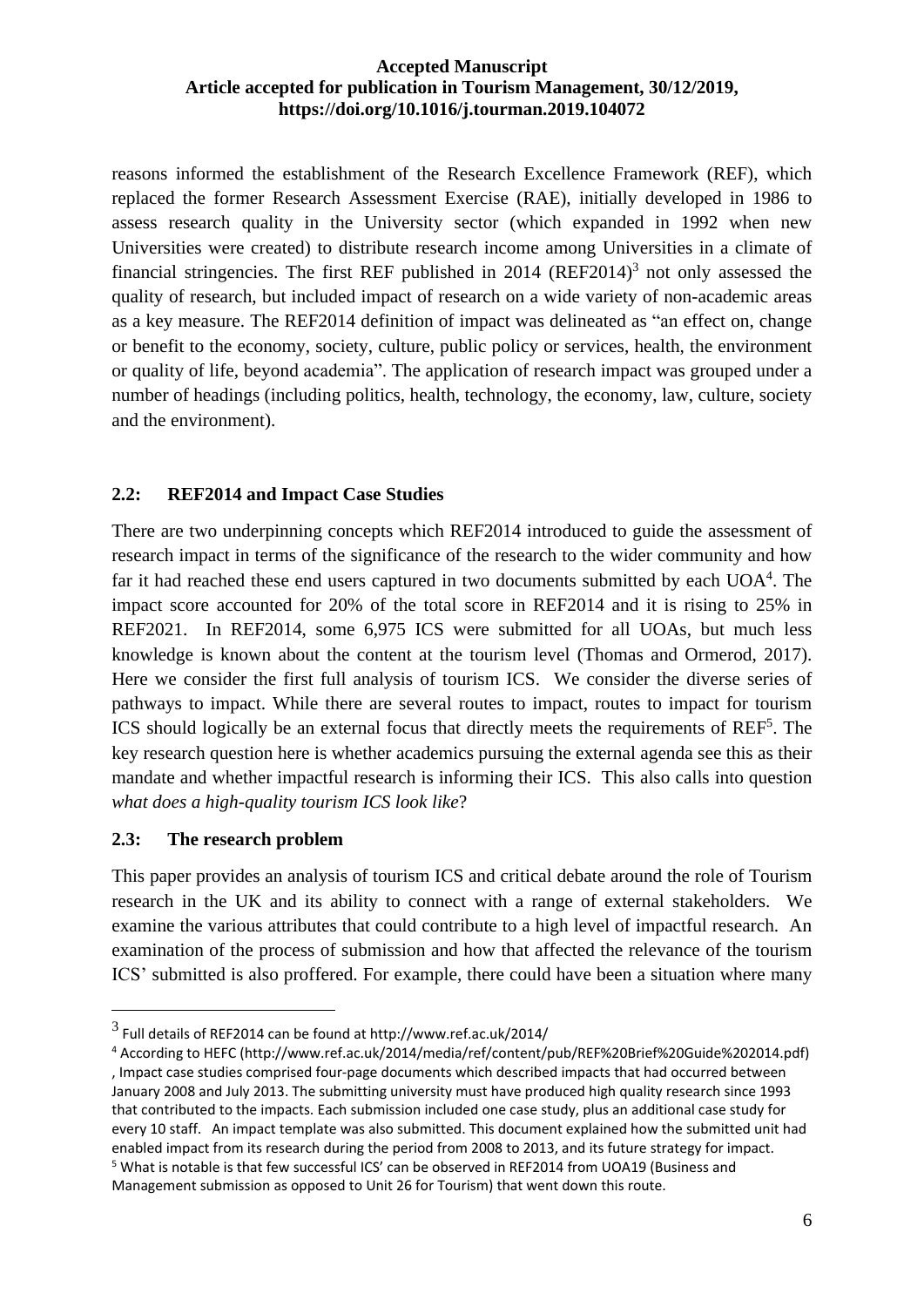ICS submissions may have only been submitted, as they were available at the time and which fitted the criteria of REF2014. This brings into question the preparedness of institutions in producing and submitting impactful cases in accordance with the criteria of REF. Despite the imperfections of the process, REF2014 provides an opportunity for us to reflect upon their preparedness for the forthcoming REF2021.

The paper provides a reality check on the relevance gap. First, the paper is based on a comprehensive assessment of the REF2014 ICS. Second, we provide a critique of the fragmented theoretical issues of tourism research impact, and its ability to connect with external stakeholders. Third, by investigating the extent to which ICS are able to bridge the gap between rigour and relevance, we are able to provide fresh evidence.

Our research question we will explore in this paper is by asking: *what are the research factors, that influence and contribute to producing highly impactful case studies within Tourism related studies created by UK by HEIs?*

# **2.4: Understanding Research Impact**

# **2.4.1: Defining and demonstrating research impact**

The definition of impact has differed between users and audiences and according to Penfield et al. (2014) this has mostly been either an academic impact or an external socio-economic impact. According to the Economic and Social Research Council<sup>6</sup>, academic research has impact if it has demonstrated some contribution to society and the economy or simply put impact beyond academia. ESRC frame this, as many other Research Councils in the UK do, in terms of developing pathways to impact where 'A high quality Pathways to Impact will include explicit awareness of principles and practices of knowledge exchange - including the application of principles and practices of co-production - as opposed to dissemination' (http://www.esrc.ac.uk/research/impact-toolkit/developing-pathways-to-impact/). Thus, any research output affecting society, culture, environment and the economy among other areas will be considered to have made a considerable impact than those that merely affecting academia, often measured through citations of articles that are not without their problems (e.g. Garfield 1979; Pendlebury 2009; Amara and Landry 2012) which highlights the importance of using a balance of qualitative and quantitative measures of impact.

Within the existing academic analysis of 'impact', two strategies have been used to measure the impact of research. These include the frequency of a research study being cited and the journal impact factor (IF) (see, for example, Hall and Page 2015; Holmberg et al. 2015 on IFs). But, these methods of measuring impact only help to ascertain the benefit of research within academia and so are only a partial analysis of impact (Bornmann and Marx 2013). However, in recent years new frameworks have been developed to evaluate research impact

 $^6$  The Economic and Research Council (ESRC) is one of the UKs major public funders of social science research, including studies related to Business and Management and the disciplines that are often located within Business Schools.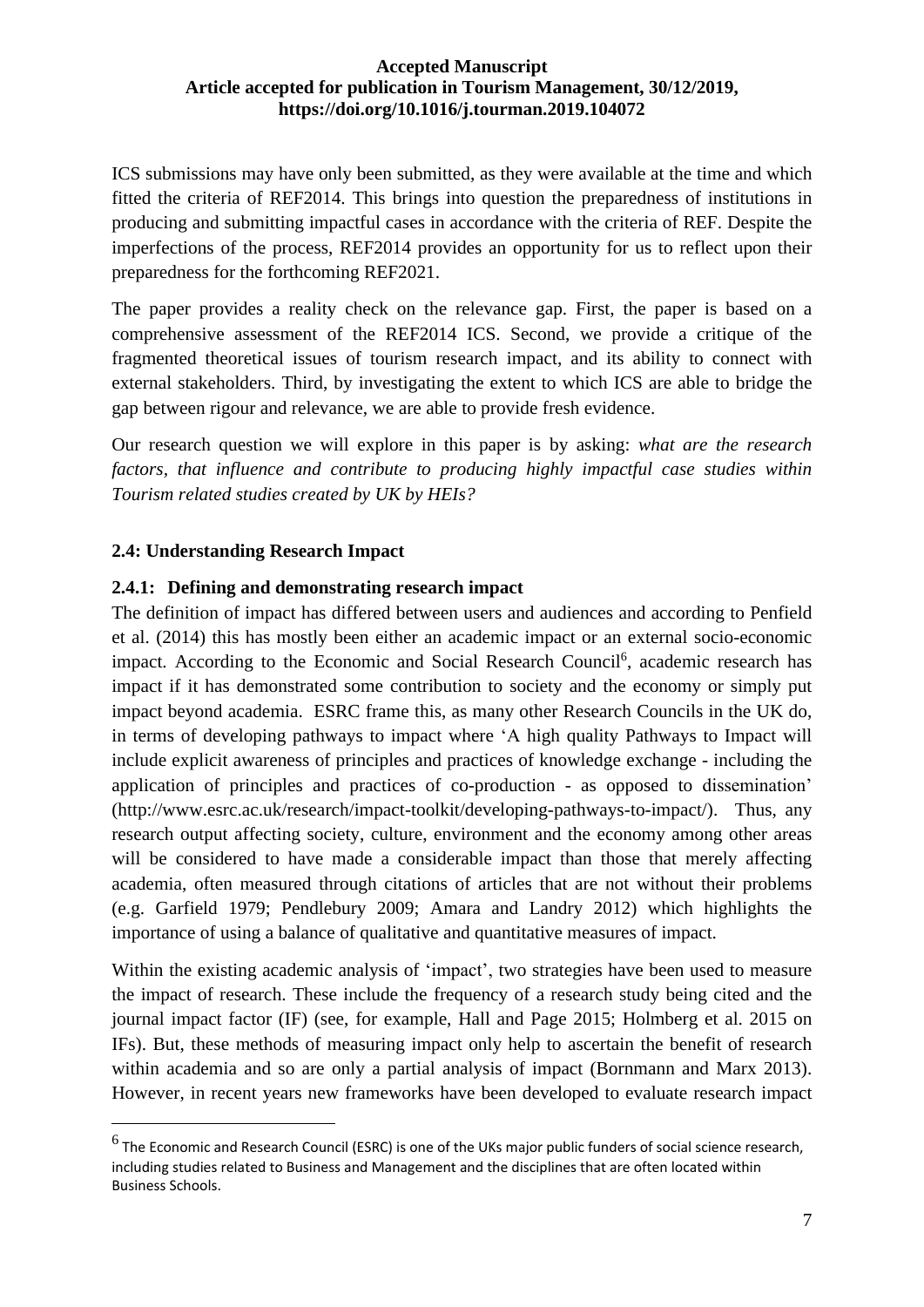beyond the traditional measurements. Penfield et al. (2014) examined some of these frameworks within an international context. Their study recommended a mixed approach case study method as a way of collating all available information, data and evidence, which would then enable a coherent summary of impact. Aguinis et al. (2012) diverged from the traditional use of citations as the surrogate measure of impact, adopting the number of pages indexed by Google to assess the impact of academic research outside academia. This approach meant that research having numerous entries on Google to measure the number of people outside academia engaging with an academic's research. In gathering their data for the study, Aguinis et al. (2012) adopted five steps and decisions points to ensure the validity of their measure. Using a sample of 384 highly cited management scholars over the past 30 years, they demonstrated that scholarly works only affected stakeholders within academia and not stakeholders outside academia. This study noted that academic impact is a multidimensional construct and not captured adequately through conventional academic measures.

Anderson et al. (2017) proposed a relational management education model to engage practitioners and involve direct interaction in the classroom which could lead to change in management practices. Such an approach builds on Aguinis et al. (2012), which criticises the use of highly rated journals articles and citations as the benchmark for measuring research impact as the sole measure. Thus, according to Anderson et al. (2017), an impactful researcher should be evaluated in terms of contribution that spans teaching, policy-work, consulting, institution-building and academic administrative duties, which are informed by research. This adopts a more multifaceted approach to impact and equates with the balanced academic model that has been adopted in many HEIs to encourage academics to be more outward facing. Yet what these debates indicate is that even the current measurement of research impact adopted in REF2014, a published work impacted outside academia is narrowly conceived. That is to say it only assumes linearity from published research to influencing practitioners, even though previous studies demonstrate the limited influence of much academic research (Kieser, Noclai and Seidl 2015). One explanation may be in the communication and language used by academics to reach wider publics, where the language diverges rather than converges on the audience needs. With these issues in mind, attention now turns to tourism rigour and relevance.

#### **2.4.2: Research impact in tourism: Rigour and relevance**

A common theme in each avenue of impactful research is that there is a disconnect, between the knowledge produced by academics and consumed by practitioners (Jackson, Schuler and Jiang 2014), and in fact this could be widening. So, a related and powerful conclusion is that tourism scholarly impact is depicted in terms of an internal exchange within its domain. This internal focus normally considers journal evaluation techniques such as journal impact factors, including the H-index, SJR, SNIP and Eigenfactors (Mingers, and Yang, 2017). Despite, prior literature considering impact beyond the internal approach and reaching out to the external perspective, it remains a dilemma for academics and practitioners.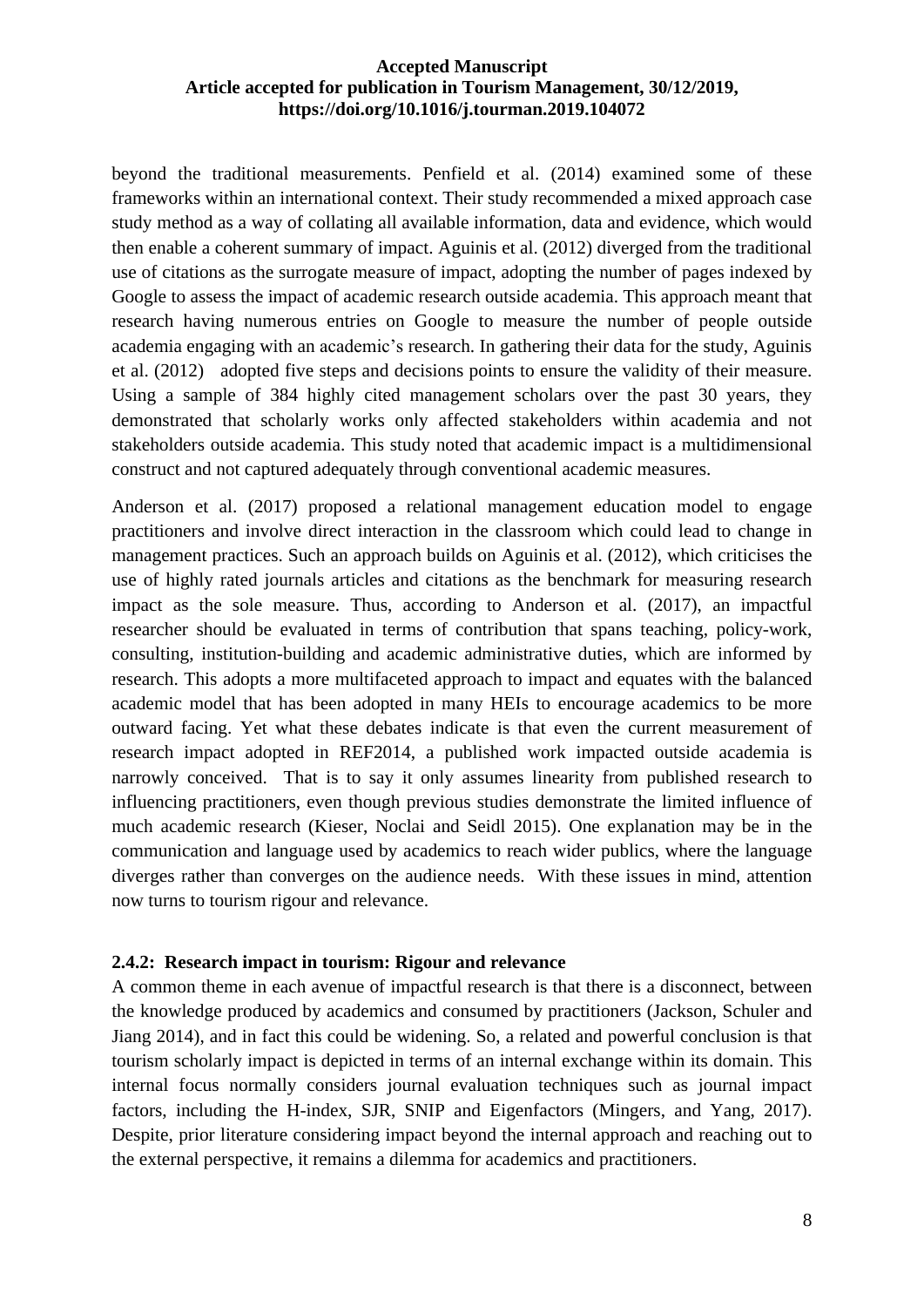Academic journals' role in knowledge transfer feature in prior studies (Frechtling, 2004). Indeed, the dissemination and sharing of knowledge between academics and practitioners remains rather problematic (Hardy, Vorobjovas-Pinta, and Eccleston, 2018; Walters, and Ruhanen, 2019; Xiao, and Smith, 2007). Yet, one of the most useful inputs in an innovation process is that of knowledge (Cooper, 2006; Hjalager, 2010; Hoarau and Kline, 2014; Shaw and Williams, 2009). In this context, academics have raised concerns about the paucity of influence of academics in strategic planning practice (Phillips, and Moutinho, 2014; Roper, and Hodari, 2015). Various attempts to disseminate academic research in tourism to a wider audience have had limited effects including the most notable examples being the Australian Collaborative Research Centre in tourism (now defunct), the Canadian example of Tourism Intelligence in Quebec and former Tourism Intelligence Scotland all of which have had varying levels of academic input to industry guides and research dissemination.

Debates around rigour and relevance continue, and varying research streams and outputs continue to evolve (Khan, 2019; Sainaghi, Phillips, Baggio, and Mauri, 2019; Vong, 2017). Several questions remain unanswered, and the motivation of some debates will be considered. For example, The *Journal of Policy Research in Tourism, Leisure and Events* raised the question – "Does relevance matter in academic policy research? (Dredge 2014). Examining what is academic policy research and what does the term relevant actually mean, led to a flurry of responses. First, academic policy research includes a broad range of approaches, but Dredge concludes that relevance does not matter, communication does. The latter comment was picked up by Thomas (2014). Vehemently Thomas (2014) questions the contributions made from universities and academics. Acknowledging the changes from times of the modern university, which were in part to help society attain a higher level of intellectual life; Thomas is of the opinion that contemporary universities attempt to position themselves, but are unable to offer anything impactful, or distinctive. Thomas and Ormerod (2017) assessed the extent to which academic research (at the individual level) influenced policy and practice. Their study questioned why do universities and academics exaggerate impact, or put more crudely waste their time pursuing the impact agenda? (Thomas, 2018). Using a comprehensive dataset, Thomas (2018) set out to identify the variables that influenced impact to reveal their inter-relationships.

In the digitally disrupted environments modern universities operate in and the amount of noise created by digital communication, it is not surprising to find impact a difficult objective to achieve through research studies. Such difficulties may raise the debate that universities cannot do everything and must consider what to exclude from their provision. However, this does raise the issue of universities' responsibilities to its external stakeholders. This is rather pertinent as Britain's imminent departure from the European Union presents a number of opportunities and threats for the UK tourism small medium-sized enterprise (SME) sector as recently reviewed in key publications<sup>7</sup>. As a response of the threats posed by BREXIT, the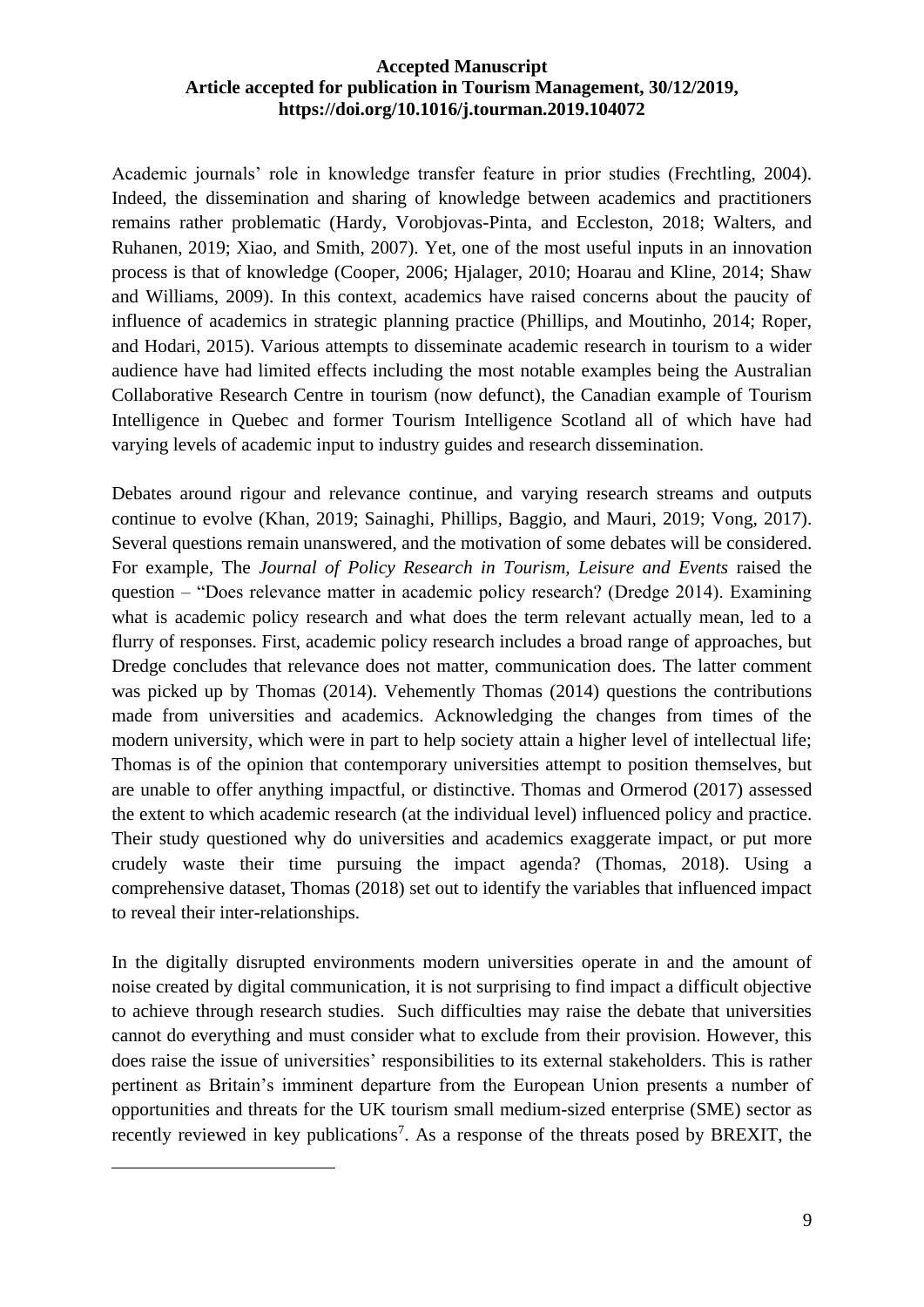tourism sector deal is being closely monitored and actions to mitigate the effects are being worked on by the government to ameliorate some of the perceived negative consequences whilst enhancing the opportunities. Above all BREXIT is a potential 'tipping point' that requires the tourism sector to innovate to stay competitive, with the most obvious area being increasing its productivity from existing resources. The tourism sector deal seeks to boost productivity by 1%; deliver an additional 70,000 jobs; build the most competitive tourism market in Europe by 2025; increase the value of tourism to all regions of the UK, given current concerns about the geographical concentration of benefits in and around London. From a relevance standpoint, tourism scholars supported by public funds should be contributing to this by the development of knowledge which influences practice and policy more directly. We now focus on the methodology we adopted to address the research question.

## **3.0: Methodology**

Qualitative Comparative Analysis (QCA) is a set-theoretic method developed by Ragin (1987) and others to analyse the possible causal contribution of a set of factors to a particular outcome of interest. This method uses a configurational theory to assume some complex interconnection of predictor variables that are associated with each other in explaining some outcome of interest (impactful research). Whether these configurations are linked to the occurrence or not of an outcome is produced through a Boolean minimisation process that reduces the long complex expressions to a shorter more parsimonious expression. In other words, it is a process to identity the simplest set of conditions that result in these links (Ragin, 1987). The objective of this study is to examine the combination of research factors that constitutes a subset of the outcome of producing high impactful case studies within Tourism related studies by HEIs. While QCA focus on the kind of conditions, thus combinations of various factors that lead to a specific outcome, regression analysis focuses on the effect of a factor on an outcome (Lassala et al, 2016). This therefore brings a great advantage of QCA over regression. The use of fuzzy logic and fuzzy sets is a recent tool advocated and used by prior researchers in tourism studies (Fotiadis, Yeh, and Huan, 2016; Woodside, 2013; Woodside, 2014). QCA is better than traditional standard regression approaches, as it overcomes the limitations of net effect estimation which can be affected in low multicollinearity situations.

There are two main variants of the QCA: the crisp-set QCA, csQCA and the fuzzy-set QCA, fsQCA. For crisp set, an element is either a member of a set or not. Hence, for the csQCA method each variable is assigned either 1 implying membership in the set or 0 for nonmembership (Ragin, 2005). For example, an ICS submitted to REF2014 could be assigned 1

<sup>&</sup>lt;sup>7</sup> Anon summarises all the recent research on the impact of BREXIT on the UK tourism sector in terms of costs and benefits which demonstrates the absence of academic debate in these analyses on profound policy issues.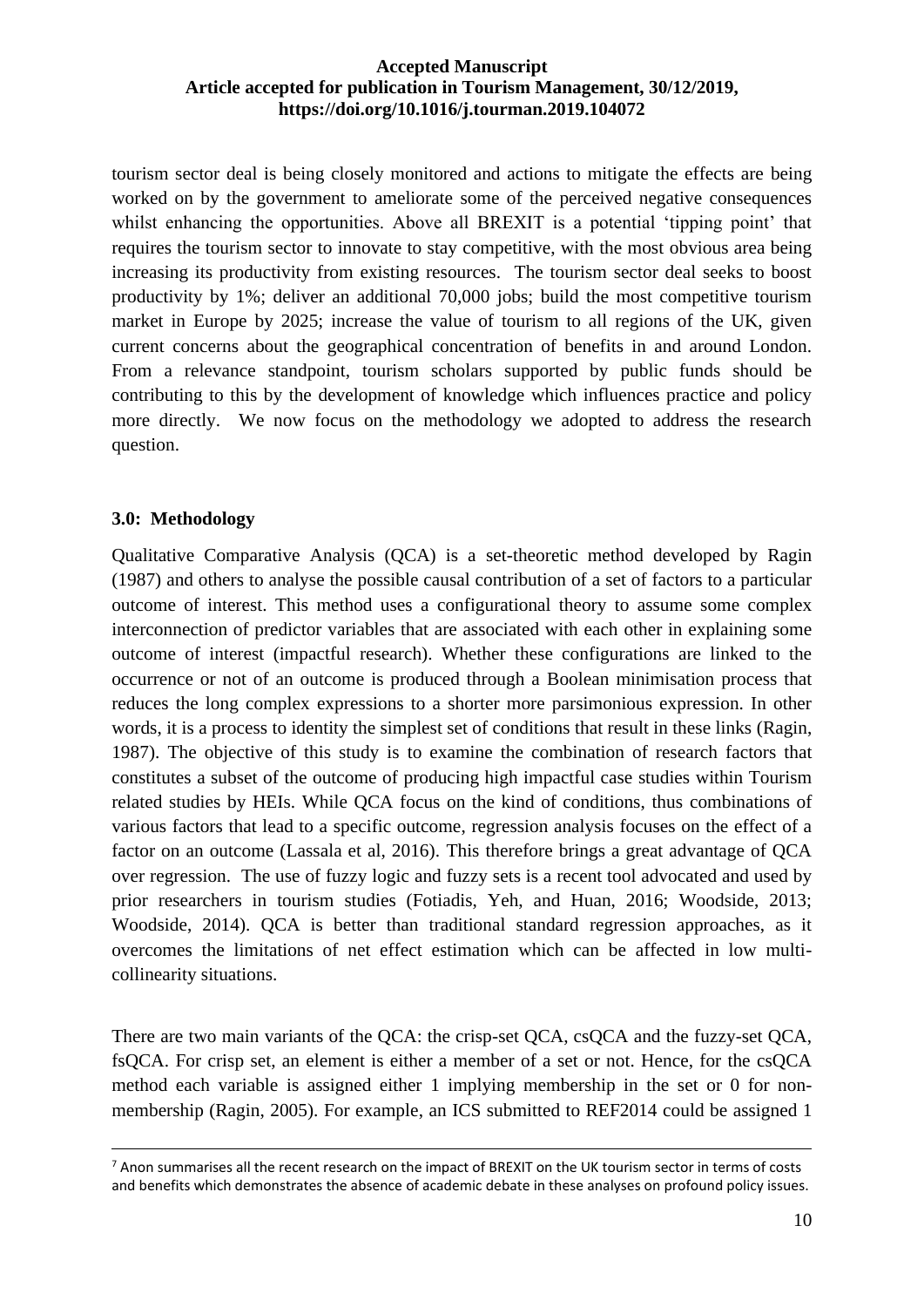if it received a grant or 0 if it did not receive a grant. However, the fsQCA is an interval-level measurement considered to be more superior permitting scores within the interval between 0 and 1. A membership score of 1 indicates full membership as usual and any other scores that are close to one, such as 0.9 and 0.8 presumes a closer link to membership than nonmembership. Similarly, a score closer to 0 is also considered more out of the membership than to be in the membership. Hence, a score of less than 0.5 implies that a case is more out than in the set and above 0.5 implies more in than out of the set. However, there is generally some ambiguity where the value is 0.5. Transforming variables from their original raw values into crisp or fuzzy variables is termed calibration. This according to Ragin makes the variable to conform to external standards and also making them superior to uncalibrated variables.

The QCA method of analysis involves the analysis of necessary and sufficient conditions to come up with an outcome of interest. The necessary conditions are said to be expected to produce the outcome of interest. The sufficient conditions are those conditions that would always produce the outcome (Elliot, 2013). This is analysed using the truth table. The truth table is a combination of all possible causal sets. The number of combinations that is possible is calculated using the formula  $2<sup>k</sup>$ , where k is the number of factors or causal factors. The cases are then assigned to the truth table rows. The fsQCA software built by Ragin and QCA package built into the R software are able to analyse this methodology. This study uses the QCA package built into R and follow the user written guides by of Thiem and Dusa (2013), Thomann and Wittwer (2017) and Dusa (2018) for the QCA analysis.

# **3.1: Data sources**

Data used for this study is obtained from the tourism and hospitality related ICS submitted to the REF 2014 available at https://www.ref.ac.uk/2014/. Although, there was a particular Unit of Assessment (UoA) for tourism and sports (UOA 26), there were not much that was specifically on tourism. Hence, we did a broad search of the entire database of ICS submitted. Tourism and hospitality were the key words that were used for the search. In total, 291 case studies were obtained, but on reading them many were not actually focussing specifically on tourism and hospitality. A painstaking effort was made to evaluate each of the 291 case studies using the REF3b submitted document to identify which ICS were actually focusing on impacts on tourism and hospitality. For each ICS the submission was read with emphasis on the sections, summary of the impact; underpinning research; details of the impact to ascertain the relevance of the ICS to tourism and hospitality. From this analysis, a sample of 77 case studies across 17 UoAs (Table 1) were finally selected to give a representative sample of subjects covered and scores received.

Table 1: Sample of ICS

| UoA                                    | UoA — | Frequency |
|----------------------------------------|-------|-----------|
| <b>Biological Sciences</b>             |       |           |
| Earth Systems and Environment Sciences |       |           |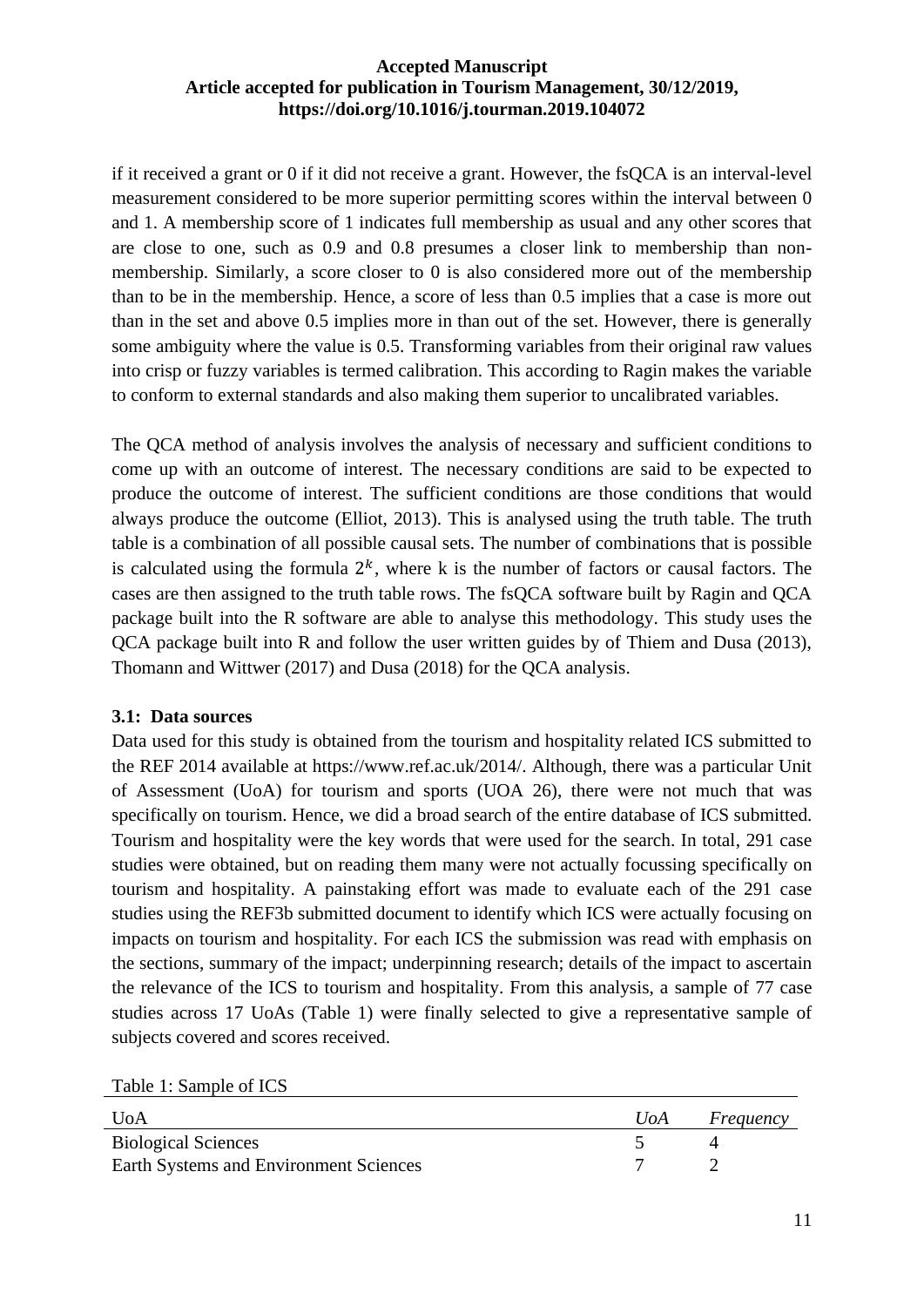| Physics                                                    | 9  | $\overline{2}$ |
|------------------------------------------------------------|----|----------------|
| <b>Computer Science and Informatics</b>                    | 11 |                |
| Architecture, Built Environment and Planning               | 16 | 3              |
| Geography, Environmental studies and Archaeology           | 17 | 13             |
| <b>Business and Management Studies</b>                     | 19 | 5              |
| Anthropology and Development Studies                       | 24 |                |
| Sport and Exercises, Leisure and Tourism                   | 26 | 6              |
| <b>Area Studies</b>                                        | 27 |                |
| Modern Languages and Literature                            | 28 | 6              |
| <b>English Language and Literature</b>                     | 29 | 10             |
| <b>History</b>                                             | 30 | 8              |
| Classics                                                   | 31 | 4              |
| Theology and Religious Studies                             | 33 |                |
| Art and Design: History Practice and Theory                | 34 | 3              |
| Music, Drama, Dance and Performing Arts                    | 35 | 4              |
| Communication, Cultural and Media, Library and Information |    |                |
| Management                                                 | 36 | 3              |
| Total                                                      |    | 77             |

Each of the 77 case studies selected were also carefully read to obtain the information on factors that were to be used for the study. Interestingly, more than two thirds of the sample (51) were focused on cultural impact, with societal (16) and environment (8) respectively. Political and technology impacts were only each mention once. There was no ICS with a focus on economic or legal impact.

Factors or variables obtained are presented in Table 2 below. We examined the existing theoretical and empirical research found in the literature on research impact metrics. Then selected the factors that could potentially influence the production of impactful research (Chowdhury et al. 2016; Kellard, and Śliwa, 2016). Some of the factors such as length of time in post by key researcher(s) were obtained from the institutional websites of authors, CV's or the LinkedIn profiles of authors when they were not available on the ICS REF3b document.

| Variable name              | Description                                  |
|----------------------------|----------------------------------------------|
| Number of outputs (NO)     | Average number of underpinning research      |
|                            | output listed to support each constitutional |
|                            | impact case study.                           |
| Percentage of journals (J) | Percentage of the underpinning research      |
|                            | outputs represented by journal articles      |

Table 2: Factors influencing impactful research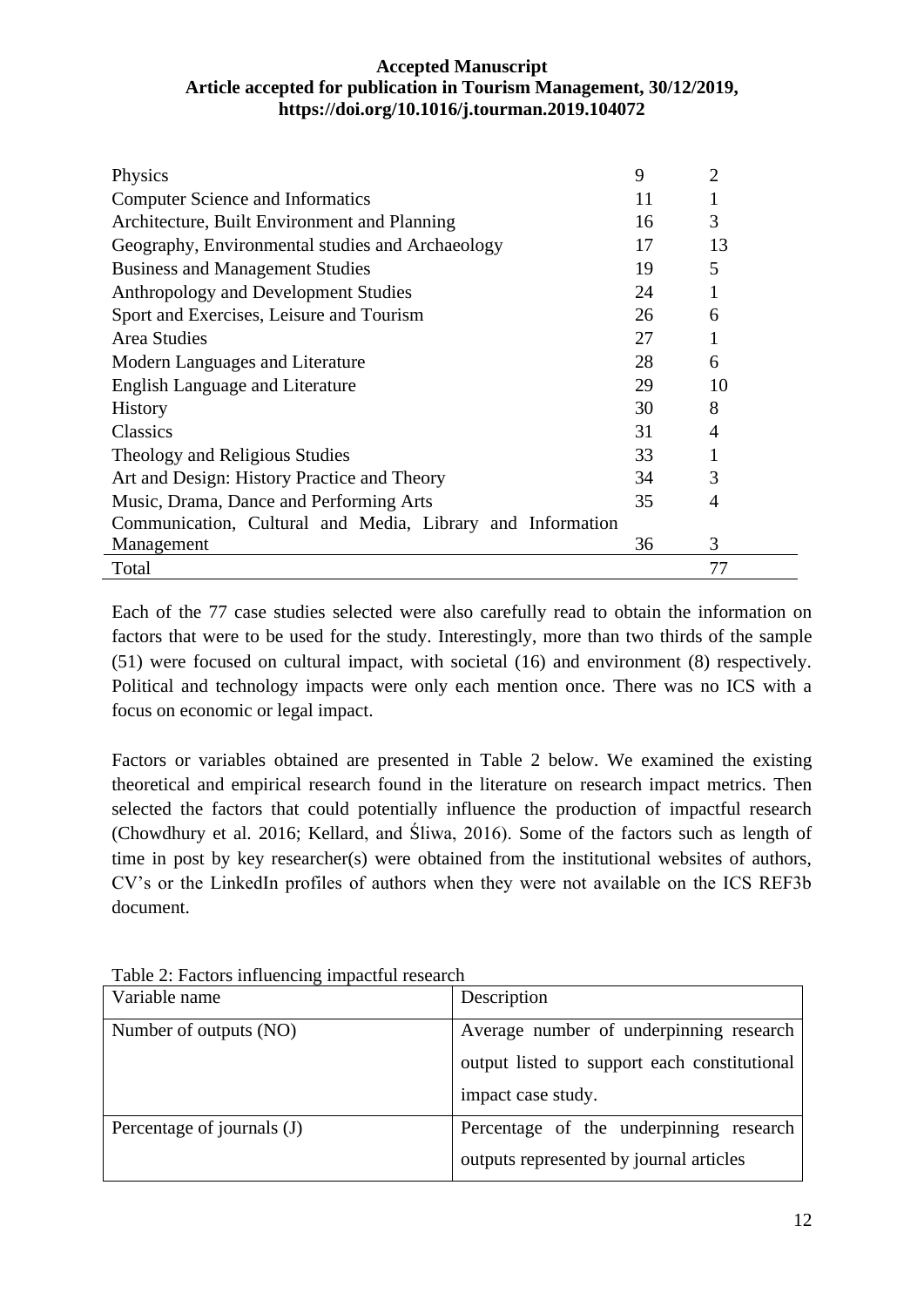| Average listed grant $(fk)$ (G)         | Average listed grant amounts for each     |
|-----------------------------------------|-------------------------------------------|
|                                         | impact case study                         |
| Number of researchers (R)               | Number of key researchers for each        |
|                                         | institutional impact case study           |
| Length of time in post (years) for key  | Average length of service for longest     |
| $researcher(s)$ (TM)                    | serving key researcher(s) for each impact |
|                                         | case study (i.e. the length of time a key |
|                                         | researcher has been working in the        |
|                                         | institution prior to REF2014)             |
| Percentage of women key researchers (W) | Percentage of women key researchers for   |
|                                         | each impact case study                    |
| Public interaction (PR)                 | study stemming<br>from<br>Case<br>primary |
|                                         | interaction with public and non-profit    |
|                                         | organisations                             |
| National reach (N)                      | National reach of case study whether the  |
|                                         | ICS had a national influence              |

Sources: Kellard et al. (2016) and Chowdhury et al. (2016)

For the dependent variable which is the impact score, the school level impact score was obtained. This involved weighting scores obtained for each star ratings obtained. Impact case studies were scored from a range 4\* (Outstanding impacts in terms of their reach and significance.) to 1<sup>\*</sup> (Recognised but modest impacts in terms of their reach and significance). Some were also scored 0\* thus unclassified (The impact is of little or no reach and significance; or the impact was not eligible; or the impact was not underpinned by excellent research produced by the submitted unit.). Using these weights, the scores for each weight obtained by each school were averaged to obtain an average grade point average (GPA) impact score. Using the GPA score produces some challenges as the study is on an individual case study level while the impact scores being used are on a school level. To substantiate the use of this school level GPA, a hypothesis or assumption was tested. The hypothesis is that, a school that scores high for research environment measure in REF2014 is likely to produce high impactful research. A research environment is measured in terms of "its 'vitality and sustainability', including its contribution to the vitality and sustainability of the wider discipline or research base" (REF, 2014).

A Pearson correlation test was first conducted between impact and environment. This produced a correlation coefficient of 0.71 implying a high positive association between the environment of a school and the impact of their case studies. Secondly, a scatter plot was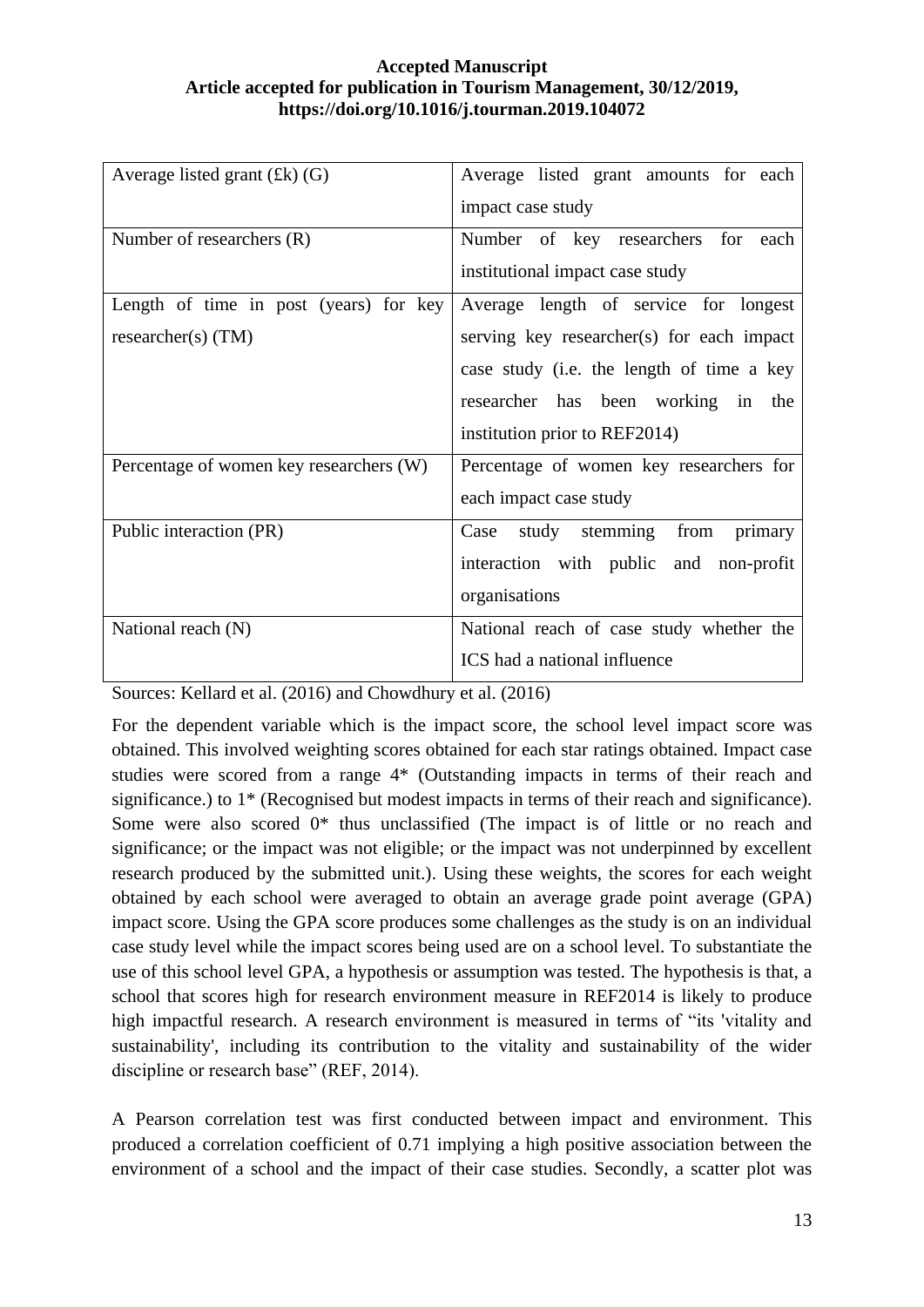done, this is shown in Figure 1 below. As in the correlation test, the scatter plot confirms a positive correlation between environment and impact. Further, the regression line reveals that an increase in the environment GPA by one percentage point increases the impact score by about 66 percent. Lastly, the R-squared value implies that the environment in which a school produces a case studies contribute to almost 51 percent of the impact that the case study generates. Given this overwhelming evidence, it is supportive to use each school's impact GPA score as a proxy for the individual case studies impact GPA scores.



**Figure 1: Relationship between environment and impact** (plotted using excel)

The variables in the data were calibrated to make them appropriate for the QCA analysis. The study adopted a fuzzy set analysis although some of the variables; PR, N, J TM and IM were calibrated into a crisp form. However, as the dependent variable and the rest of the independent variables were calibrated into fuzzy sets, the study fits into a fuzzy set method of analysis (Ragin, 2005). The calibration of each variable was done through a careful consideration of each variable using theory and empirical consideration. The fuzzy set used the three-value fuzzy set calibration which also applied the logistic function and values of 0.05 for full non-membership threshold and 0.95 as the threshold for full membership and finally a linear function to transform the raw data into a set.

# **4.0: Data Analysis**

# **4.1: Test for necessity**

The analysis tested for any conditions that were consistent with being necessary for the outcome of achieving a high impact case study score. Using 0.8 as the threshold for the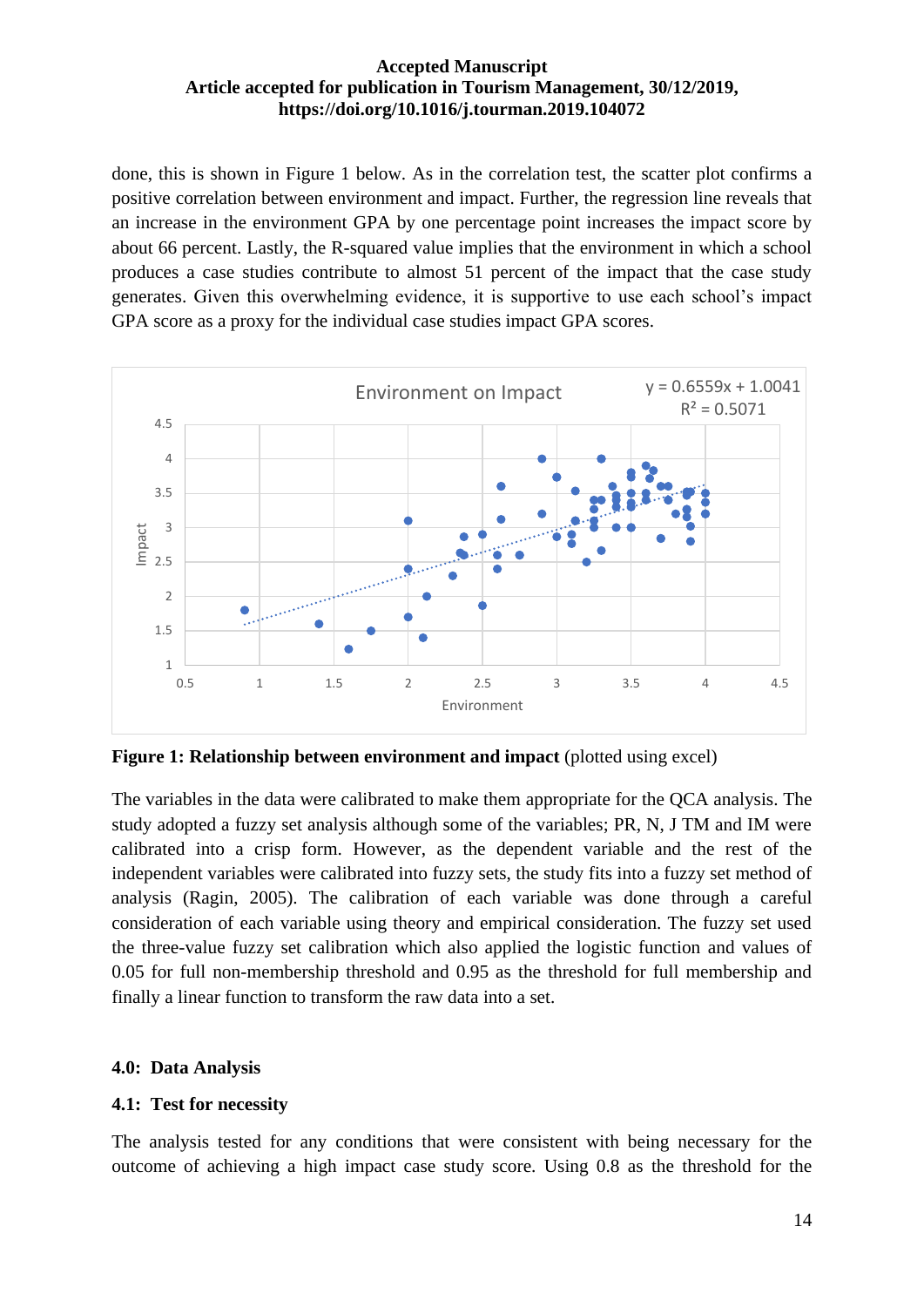coverage cut-off, below which the necessary conditions are deemed trivial the results from the analysis of the necessary conditions are presented in Table 3. The table presents 46 necessary solutions. Lower cases of the variables in the results show the negation of the variable. The first combinations (PR+N+R) implies that having a public interaction or national reach or larger research team is necessary for having a high impactful research case study.

|  | Table 3: Necessary Condition Table |  |  |
|--|------------------------------------|--|--|
|--|------------------------------------|--|--|

|                |                | incln | <b>RON</b> | COVN  |
|----------------|----------------|-------|------------|-------|
| 1              | $PR+N+R$       | 1.000 | 0.000      | 0.856 |
| $\overline{c}$ | PR+N+TM        | 1.000 | 0.000      | 0.856 |
| 3              | $PR+g+R$       | 1.000 | 0.000      | 0.856 |
| 4              | $PR+G+TM$      | 1.000 | 0.000      | 0.856 |
| 5              | $PR+g+W$       | 1.000 | 0.000      | 0.856 |
| 6              | $pr+R+TM$      | 1.000 | 0.086      | 0.867 |
| 7              | $PR + r + TM$  | 1.000 | 0.005      | 0.857 |
| 8              | PR+R+w         | 1.000 | 0.000      | 0.856 |
| 9              | PR+TM+w        | 1.000 | 0.005      | 0.857 |
| 10             | $N+R+TM$       | 1.000 | 0.000      | 0.856 |
| 11             | $q+R+TM$       | 1.000 | 0.000      | 0.856 |
| 12             | $R+TM+W$       | 1.000 | 0.000      | 0.856 |
| 13             | $PR+n+J+g$     | 1.000 | 0.000      | 0.856 |
| 14             | $PR+N+J+G$     | 1.000 | 0.017      | 0.858 |
| 15             | $PR+n+J+r$     | 1.000 | 0.040      | 0.861 |
| 16             | $PR+n+J+W$     | 1.000 | 0.040      | 0.861 |
| 17             | $PR+N+J+W$     | 1.000 | 0.000      | 0.856 |
| 18             | $PR+n+r+W$     | 1.000 | 0.000      | 0.856 |
| 19             | PR+NO+G+W      | 1.000 | 0.011      | 0.857 |
| 20             | $PR+J+G+r$     | 1.000 | 0.056      | 0.863 |
| 21             | $PR+J+G+W$     | 1.000 | 0.056      | 0.863 |
| 22             | $PR+J+r+W$     | 1.000 | 0.000      | 0.856 |
| 23             | $n+J+g+TM$     | 1.000 | 0.001      | 0.856 |
| 24             | $N+J+G+TM$     | 1.000 | 0.001      | 0.856 |
| 25             | $N+g+R+W$      | 1.000 | 0.000      | 0.856 |
| 26             | $n+g+TM+w$     | 1.000 | 0.001      | 0.856 |
| 27             | PR+n+no+G+r    | 1.000 | 0.100      | 0.869 |
| 28             | PR+n+NO+G+r    | 1.000 | 0.005      | 0.857 |
| 29             | PR+n+no+G+w    | 1.000 | 0.100      | 0.869 |
| 30             | $PR+n+j+G+r$   | 1.000 | 0.066      | 0.864 |
| 31             | $PR+n+j+G+W$   | 1.000 | 0.066      | 0.864 |
| 32             | $pr+n+J+TM+W$  | 1.000 | 0.006      | 0.857 |
| 33             | PR+n+G+r+tm    | 1.000 | 0.100      | 0.869 |
| 34             | pr+n+G+TM+W    | 1.000 | 0.086      | 0.867 |
| 35             | PR+n+G+tm+w    | 1.000 | 0.100      | 0.869 |
| 36             | $pr+j+G+R+W$   | 1.000 | 0.111      | 0.870 |
| 37             | pr+J+G+TM+W    | 1.000 | 0.006      | 0.857 |
| 38             | $n+J+g+r+w$    | 1.000 | 0.000      | 0.856 |
| 39             | $N+J+G+R+W$    | 1.000 | 0.011      | 0.857 |
| 40             | $n+J+r+TM+W$   | 1.000 | 0.000      | 0.856 |
| 41             | $n+G+r+TM+W$   | 1.000 | 0.000      | 0.856 |
| 42             | J+G+r+TM+W     | 1.000 | 0.000      | 0.856 |
| 43             | pr+n+no+G+R+W  | 1.000 | 0.077      | 0.866 |
| 44             | pr+n+NO+G+R+W  | 1.000 | 0.029      | 0.860 |
| 45             | $pr+n+J+G+R+W$ | 1.000 | 0.005      | 0.857 |
| 46             | pr+n+G+R+tm+W  | 1.000 | 0.020      | 0.859 |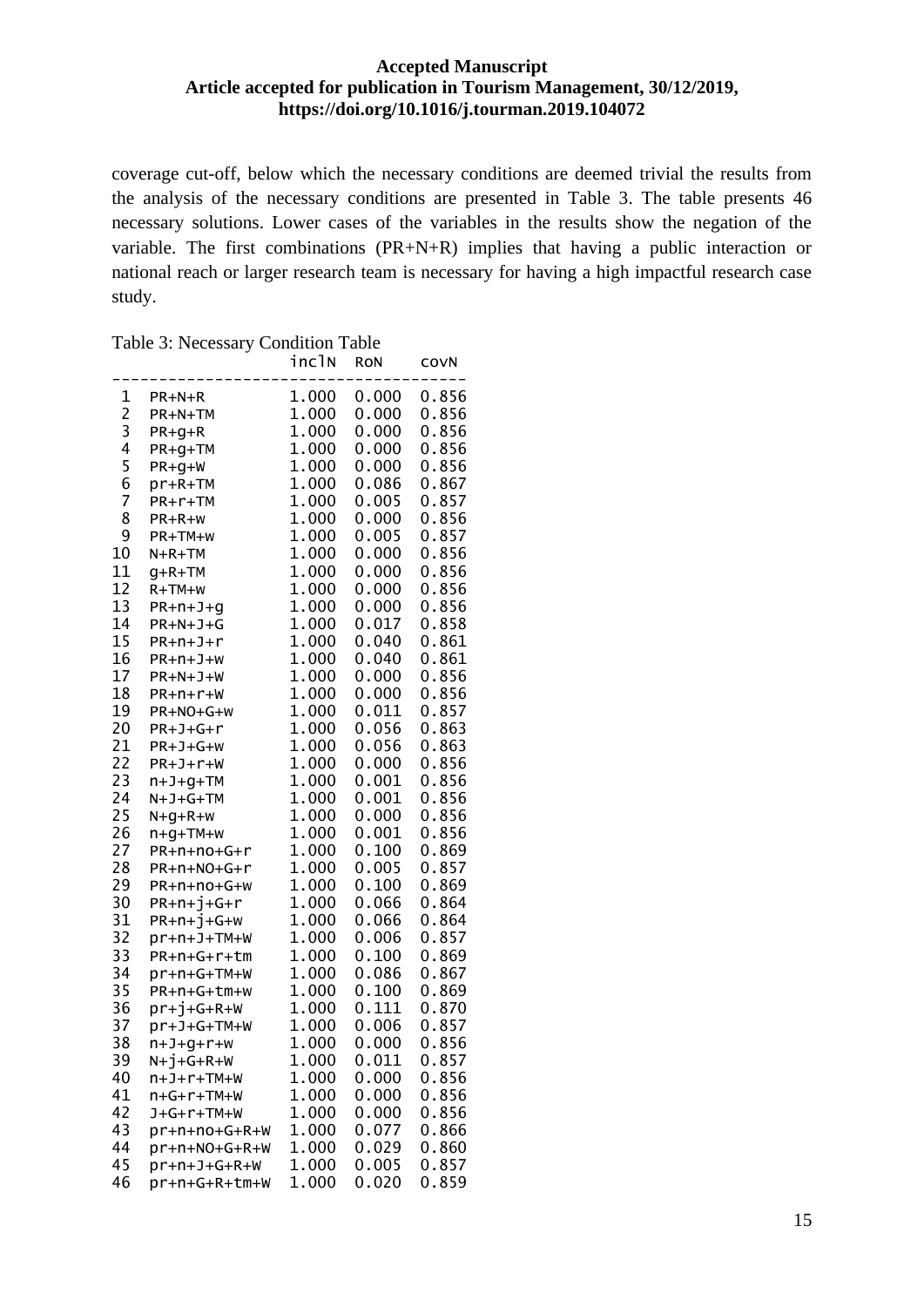--------------------------------------

#### **4.1.1: Testing for sufficiency**

A truth table was generated in order to be able to identify the configurations that could be considered as sufficient conditions, thus the conditions that always leads to the outcome of interest. This is shown in Table 4. Each row in the table shows a configuration that corresponds to one or more cases, thus case studies in the dataset. The columns also display the presence or absence of each condition or factor in each configuration. Hence, a value of 1 indicates the presence a high level of that condition and a 0 for the presence of a low level of that condition. A consistency threshold of 0.8 was chosen above which it is deemed that the configuration is consistent with being sufficient for the outcome of interest to occur.

| Table 4: Truth Table |                                      |                |                |                |                |                |                |                |                                  |                |             |             |
|----------------------|--------------------------------------|----------------|----------------|----------------|----------------|----------------|----------------|----------------|----------------------------------|----------------|-------------|-------------|
| OUT:<br>output value |                                      |                |                |                |                |                |                |                |                                  |                |             |             |
|                      | n:                                   |                |                |                |                |                |                |                | number of cases in configuration |                |             |             |
|                      | incl:<br>sufficiency inclusion score |                |                |                |                |                |                |                |                                  |                |             |             |
| PRI:                 |                                      |                |                |                | proportional   |                |                |                | reduction in inconsistency       |                |             |             |
|                      | <b>PR</b>                            | N              | <b>NO</b>      | J              | G              | R              | <b>TM</b>      | W              | OUT                              | n              | incl        | PRI         |
| 248                  | $\mathbf 1$                          | $\mathbf{1}$   | $\mathbf{1}$   | $\mathbf{1}$   | $\mathbf 0$    | $\mathbf{1}$   | $\mathbf{1}$   | $\mathbf{1}$   | 1                                | 5              | 1.000       | 1.000       |
| 255                  | $\mathbf{1}$                         | $\overline{1}$ | $\mathbf{1}$   | $\mathbf{1}$   | $\mathbf{1}$   | $\mathbf{1}$   | $\mathbf{1}$   | $\mathbf 0$    | $\overline{1}$                   | 5              | 1.000       | 1.000       |
| 231                  | 1                                    | $\mathbf{1}$   | $\mathbf{1}$   | 0              | $\mathbf 0$    | $\mathbf 1$    | $\mathbf{1}$   | $\mathbf 0$    | $\mathbf{1}$                     | 3              | 1.000       | 1.000       |
| 187                  | 1                                    | $\mathbf 0$    | $\mathbf{1}$   | $\mathbf{1}$   | $\mathbf{1}$   | 0              | $\mathbf{1}$   | $\mathbf 0$    | $\overline{1}$                   | $\overline{c}$ | 1.000       | 1.000       |
| 252                  | 1                                    | $\overline{1}$ | $\mathbf 1$    | $\mathbf 1$    | $\mathbf{1}$   | 0              | $\mathbf{1}$   | $\overline{1}$ | $\mathbf{1}$                     | $\overline{c}$ | 1.000       | 1.000       |
| 48                   | 0                                    | 0              | $\mathbf{1}$   | 0              | $\mathbf{1}$   | $\overline{1}$ | 1              | $\overline{1}$ | $\overline{1}$                   | $\overline{1}$ | 1.000       | 1.000       |
| 55                   | 0                                    | 0              | $\overline{1}$ | $\mathbf{1}$   | 0              | $\mathbf{1}$   | $\overline{1}$ | $\mathbf 0$    | $\overline{1}$                   | $\overline{1}$ | 1.000       | 1.000       |
| 67                   | 0                                    | $\mathbf{1}$   | 0              | 0              | 0              | 0              | $\mathbf{1}$   | $\mathbf 0$    | $\mathbf{1}$                     | $\mathbf 1$    | 1.000       | 1.000       |
| 128                  | 0                                    | $\mathbf{1}$   | $\overline{1}$ | $\mathbf 1$    | $\mathbf{1}$   | $\mathbf{1}$   | $\overline{1}$ | $\overline{1}$ | $\overline{1}$                   | $\overline{1}$ | 1.000       | 1.000       |
| 132                  | $\mathbf 1$                          | 0              | 0              | $\mathbf 0$    | 0              | 0              | $\mathbf{1}$   | $\overline{1}$ | $\mathbf{1}$                     | $\overline{1}$ | 1.000       | 1.000       |
| 149                  | $\mathbf{1}$                         | 0              | 0              | $\mathbf{1}$   | 0              | $\mathbf{1}$   | 0              | $\mathbf 0$    | $\mathbf{1}$                     | $\mathbf{1}$   | 1.000       | 1.000       |
| 163                  | $\mathbf 1$                          | 0              | $\mathbf{1}$   | 0              | $\mathbf 0$    | $\mathbf 0$    | $\mathbf 1$    | 0              | $\overline{1}$                   | $\mathbf{1}$   | 1.000       | 1.000       |
| 167                  | 1                                    | 0              | 1              | 0              | $\mathbf 0$    | $\mathbf 1$    | 1              | 0              | $\mathbf{1}$                     | $\mathbf 1$    | 1.000       | 1.000       |
| 171                  | 1                                    | 0              | $\mathbf 1$    | 0              | $\mathbf{1}$   | 0              | $\mathbf{1}$   | 0              | $\overline{1}$                   | $\overline{1}$ | 1.000       | 1.000       |
| 203                  | 1                                    | $\mathbf 1$    | 0              | 0              | $\mathbf{1}$   | 0              | 1              | 0              | $\mathbf{1}$                     | $\overline{1}$ | 1.000       | 1.000       |
| 207                  | 1                                    | $\overline{1}$ | 0              | 0              | $\mathbf{1}$   | $\mathbf{1}$   | 1              | $\mathbf 0$    | $\overline{1}$                   | $\overline{1}$ | 1.000       | 1.000       |
| 244                  | 1                                    | $\overline{1}$ | $\overline{1}$ | $\mathbf{1}$   | 0              | $\mathbf 0$    | $\mathbf{1}$   | $\overline{1}$ | $\overline{1}$                   | $\overline{1}$ |             | 1.000 1.000 |
| 253                  | $\mathbf{1}$                         | $\mathbf{1}$   | $\mathbf{1}$   | $\mathbf{1}$   | $\mathbf{1}$   | $\mathbf{1}$   | 0              | $\mathbf 0$    | $\mathbf{1}$                     | $\mathbf 1$    |             | 1.000 1.000 |
| 256                  | 1                                    | $\overline{1}$ | $\overline{1}$ | $\mathbf 1$    | $\mathbf{1}$   | $\mathbf{1}$   | $\overline{1}$ | $\overline{1}$ | $\overline{1}$                   | $\overline{1}$ |             | 1.000 1.000 |
| 247                  | $\mathbf 1$                          | $\mathbf{1}$   | $\mathbf{1}$   | $\mathbf 1$    | 0              | $\mathbf{1}$   | $\mathbf{1}$   | $\mathbf 0$    | $\overline{1}$                   | 3              | 0.982 0.981 |             |
| 175                  | $\mathbf{1}$                         | 0              | $\mathbf{1}$   | $\overline{0}$ | $\mathbf{1}$   | $\mathbf{1}$   | $\mathbf{1}$   | $\mathbf 0$    | $\mathbf{1}$                     | $\overline{1}$ | 0.966 0.933 |             |
| 131                  | $\mathbf{1}$                         | $\mathbf 0$    | 0              | 0              | 0              | 0              | $\mathbf{1}$   | $\mathbf 0$    | $\overline{1}$                   | $\mathbf 1$    | 0.921 0.882 |             |
| 191                  | 1                                    | 0              | $\mathbf{1}$   | $\mathbf{1}$   | $\mathbf{1}$   | $\mathbf 1$    | 1              | 0              | $\mathbf{1}$                     | 4              | 0.888       | 0.871       |
| 192                  | 1                                    | $\mathbf 0$    | $\mathbf{1}$   | $\mathbf{1}$   | $\mathbf{1}$   | $\mathbf{1}$   | $\mathbf{1}$   | $\overline{1}$ | $\overline{1}$                   | 13             | 0.884       | 0.876       |
| 183                  | 1                                    | 0              | $\mathbf 1$    | $\mathbf 1$    | $\mathbf 0$    | $\mathbf 1$    | $\mathbf 1$    | 0              | $\mathbf{1}$                     | 3              | 0.868       | 0.838       |
| 184                  | 1                                    | $\mathbf 0$    | $\mathbf{1}$   | $\mathbf{1}$   | $\mathbf 0$    | $\mathbf{1}$   | 1              | $\overline{1}$ | $\mathbf{1}$                     | 3              | 0.863       | 0.836       |
| 176                  | 1                                    | 0              | $\overline{1}$ | 0              | $\mathbf{1}$   | $\mathbf{1}$   | $\overline{1}$ | $\overline{1}$ | $\overline{1}$                   | $\overline{1}$ | 0.808       | 0.769       |
| 168                  | 1                                    | 0              | $\mathbf{1}$   | 0              | 0              | $\mathbf{1}$   | $\mathbf{1}$   | $\overline{1}$ | 0                                | $\overline{c}$ | 0.772 0.701 |             |
| 56                   | 0                                    | $\mathbf 0$    | $\overline{1}$ | $\overline{1}$ | $\overline{0}$ | $\mathbf{1}$   | $\overline{1}$ | $\overline{1}$ | 0                                | $\overline{1}$ |             | 0.761 0.587 |
| 182                  | $\mathbf 1$                          | 0              | $\mathbf{1}$   | $\mathbf{1}$   | $\mathbf 0$    | $\mathbf{1}$   | 0              | $\mathbf{1}$   | 0                                | $\mathbf{1}$   | 0.227       | 0.194       |
| 120                  | 0                                    | $\mathbf{1}$   | $\mathbf{1}$   | $\mathbf{1}$   | 0              | $\mathbf{1}$   | $\mathbf{1}$   | $\mathbf{1}$   | 0                                | $\mathbf{1}$   | 0.025       | 0.000       |
| 241                  | $\overline{1}$                       | $\overline{1}$ | $\overline{1}$ | $\overline{1}$ | 0              | 0              | 0              | $\mathbf 0$    | 0                                | $\mathbf{1}$   | 0.004       | 0.000       |

**4.1.2: Parsimonious solutions**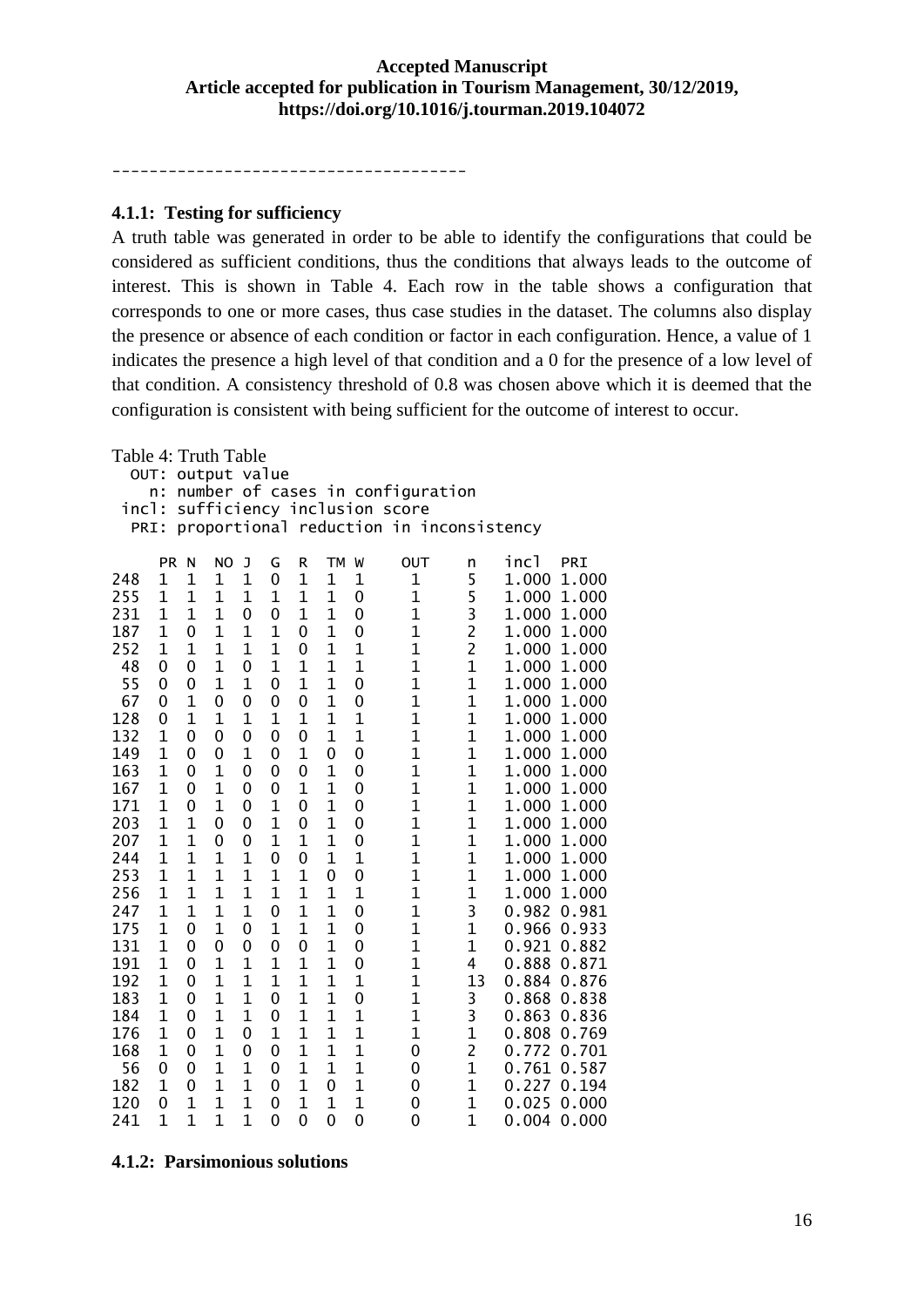A logical minimisation process also called the Boolean minimisation is performed to obtain the solution(s) of consistently sufficient configurations. What this implies is that the minimisation process performs a pairwise comparison of configurations that have similar outcomes but differ in one other condition (Verweij, 2015). There are three methods of minimising a truth table, these include conservative/complex solution, parsimonious solution and intermediate solution. This study adopts the parsimonious solution method as it uses a less conservative approach over the empirical evidence and the results are also easier to interpret. The parsimonious solution includes the logical remainders, where empty truth tables rows are included in the analysis as these could act as potential counterfactuals that could be used to minimise the observed configurations. Results from the parsimonious solution are presented in Table 5.

| Table 5: Parsimonious Solution of the Truth Table        |              |             |
|----------------------------------------------------------|--------------|-------------|
| <b>Solutions</b>                                         | Raw Coverage | Consistency |
| Grant $(G)$                                              | 0.550        | 0.888       |
| Public interaction (PR) * Percentage of journals (J) *   | 0.603        | 0.924       |
| Length of time (TM)                                      |              |             |
| Number of outputs (no)                                   | 0.189        | 0.953       |
| Percentage of journals (j) $*$ Number of researchers (r) | 0.122        | 0.958       |
| Number of researchers $(r)$ * Length of time (TM)        | 0.182        | 0.922       |
| Number of researchers $(R)$ * Percentage of women $(w)$  | 0.391        | 0.921       |
| Length of time $(TM)$ * Percentage of women $(w)$        | 0.470        | 0.909       |
| $M1: G + PR*J*TM + (no + TM*w) \Rightarrow IM$           | 0.956        | 0.903       |
| M2: $G + PR*J*TM + (j*r + R*w) \Rightarrow IM$           | 0.952        | 0.906       |
| $M3: G + PR*J*TM + (r*TM + R*w) \Rightarrow IM$          | 0.954        | 0.904       |

 $T_1$   $T_2$   $T_3$   $T_4$   $T_5$   $T_6$   $T_7$   $T_8$   $T_9$   $T_9$   $T_1$   $T_2$   $T_3$   $T_4$   $T_5$   $T_7$   $T_8$   $T_9$   $T_9$   $T_9$   $T_9$   $T_9$   $T_9$   $T_9$   $T_9$   $T_9$   $T_9$   $T_9$   $T_9$   $T_9$   $T_9$   $T_9$   $T_9$   $T_9$   $T_9$   $T_9$   $T_9$ 

The results show seven configurations linked by the logical relation  $OR (+)$  to make up three parsimonious solutions (M1, M2 and M3) found after the estimation. Generally, this suggests that there are several conditions that can influence the impact of a case study. For each configuration, upper cases of a condition of factor imply the presence or greater influence of that factor within the configuration and a lower case implies the absence or less influence of a factor to achieving an impactful research. The seven configurations obtained are made up of coincidentally seven conditions which includes Grant (G), Public interactions (PR), Journal percentage (J), Length of time in post by key researcher(s) (TM), Number of researchers (R) and Percentage of key female researchers (W). As can be observed some of the configurations are made up of only one condition.

The first configuration is made up of only one condition, which is the presence of Large Research Grant (G). This implies that a case study that obtains a large grant is sufficient enough to produce a high impactful research. The next configuration is made up of three conditions; p

Public interaction (PR), High percentage of journal (J) and Length of time in post by key researcher (TM). Hence, high level of public interaction during the research process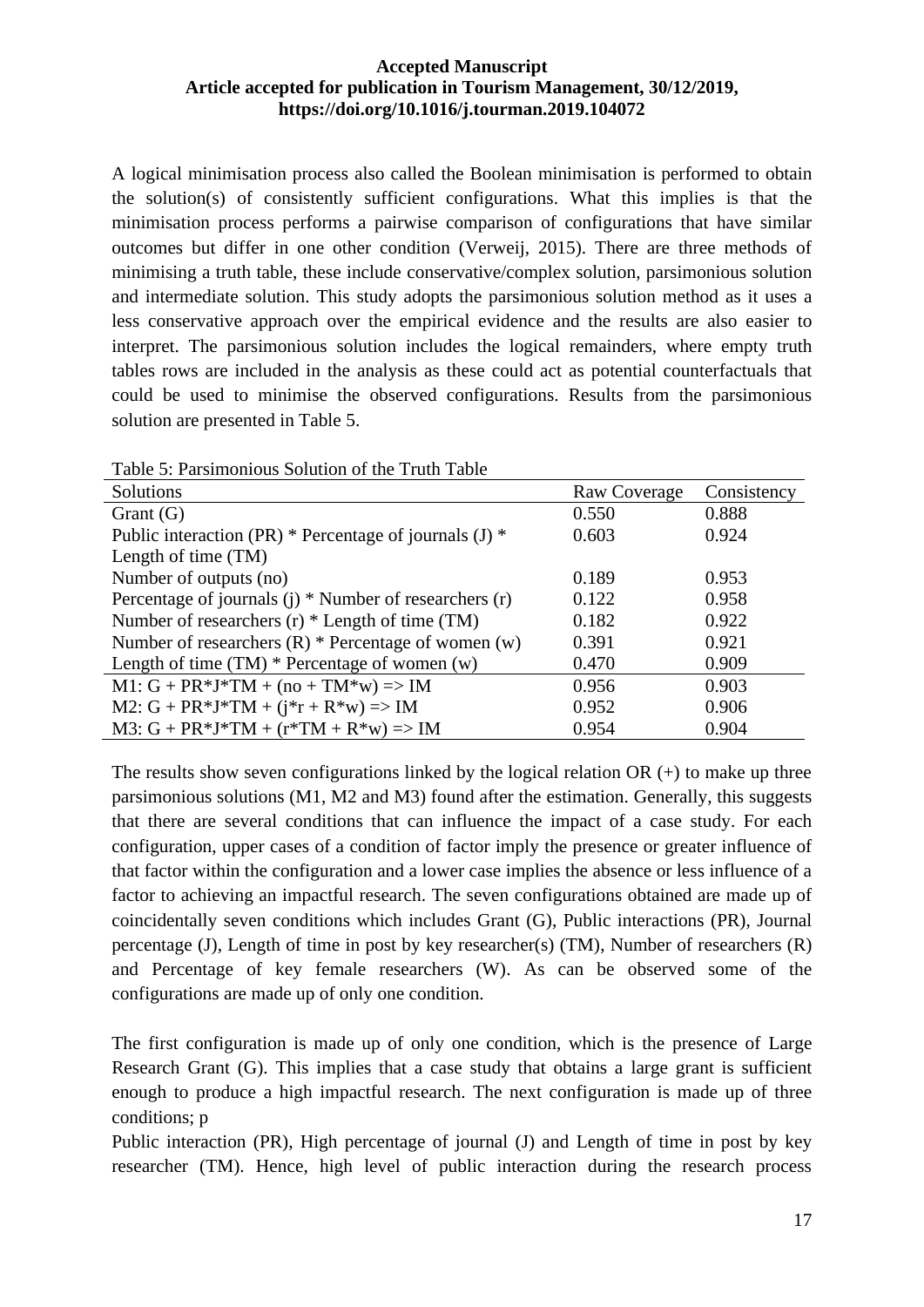combined with high volume of journal publications and also having a key researcher who has spent more time in his/her current position is sufficient enough in producing a high impactful research. The rest of the configuration may be quite controversial or are counterintuitive. For instance, the third configuration which is also made up of only one condition suggests that less research output produces high impactful research. The fourth is a combination of low journal output and low number of researchers. Next is low number of researchers and length of time of key researchers in post. The sixth implies a high number of researchers and low percentage of key female researchers and the last configuration is longer time of key researcher in current post and low percentage of key female researchers.

Table 5 also presents the consistency or inclusion scores (incls) which demonstrates how much each causal combination or configuration results in the outcome. The consistency score ranges between 0 and 1. Generally, a high value implies that the causal combinations are highly consistent and a lower score implies a low consistency or low inclusion. In other words, a high consistency score implies the configuration is sufficient to result in the outcome. From the table, each configuration has a high value of inclusion or consistencies score with the least value being 0.888 for Grant. For the solutions or configurations is it seen that all consistency scores are above 0.9 also implying very high consistency.

The raw coverage (covS) of each configuration are also shown in the table. The coverage is similar to the idea of the R-squared in the regression model. Therefore, this shows how much of the outcome, impact score, is explained by the configurations or solutions. The results reveal that apart from the first two configurations (G and PR\*J\*TM) that have coverage of above 0.5 the rest of the configuration have low coverage of below 0.5. The results therefore show that the most compelling configurations that could contribute to the outcome is the first two, that is Grant on its own and the configuration of Public interaction, High percentage of Journal Publication from output and Length of time spent in current position by key researchers (Table 5).

#### **5.0: Research Findings**

#### **5.1: Theoretical implications**

In this paper we have drawn on the academic literature in arguing that a shift in tourism academic research needs to take place if researchers are to grasp the current paradigm of impact that is emerging in marketised university systems in some countries (Anon, in press). We firmly believe that the "old game" has been replaced by the "new game". However, we acknowledge that universities were originally created in part to help society attain a higher level of intellectual life (Annan 1999; Boyer et al 2013; Thomas, 2014), but now feel that there is a social responsibility to public value. Each of the core supply and demand drivers facing global higher education, technology and the changing values of stakeholders, will shape and constrain tourism research. For REF2021, there needs to be greater re-framing of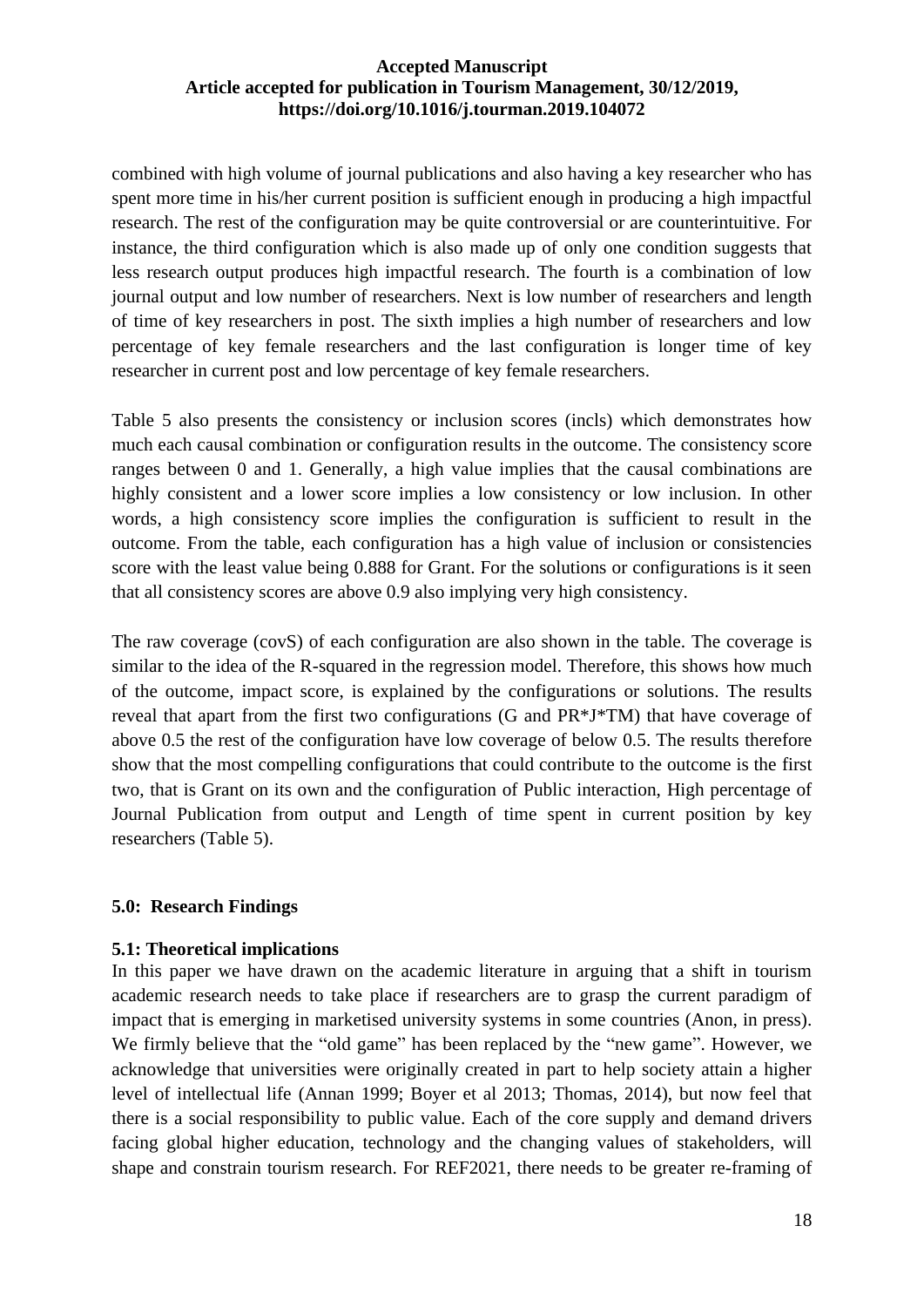tourism research impact, as evidenced through public value. Brewer (2013) supports such views, as this approach suggests the need for changes within the academic world rather than only between the university and wider society. Concepts such as – marketisation, managerialism, audit accountability, entrepreneurialism, competitive individualism, rating and ranking performance, and internationalisation are now part of university life (Smyth, 2017) although we do not make any value judgement here on whether these changes are beneficial for universities and their stakeholders; this point opens a wide range of interpretations depending upon one's political or philosophical stance. Interestingly, university leadership teams have embraced such concepts without rigorous critique and contestation (Smyth, 2017) as they have had these systems of accountability imposed upon them and they are malleable through consultation that has been the hallmark of university life and internal management systems through it hallmark - collegiality. The new paradigm of marketisation has meant external accountability and competition between HEIs (see Anon, in press for a detailed review of this issue in relation to organisational climate). This in part has led to nuanced efforts to explore ambiguities, contradictions and paradoxes, in research evaluation and measurement systems (Irwin, 2019).

Our findings illustrate that the most compelling configurations that could contribute to a good outcome in REF impact terms is holding a publicly-funded research grant, the configuration of public interaction (i.e. public engagement), a high percentage of journal publication from the grant funding as output and length of time in current position by key researchers to help establish longevity in the impact through stability and consistency in the research focus. Intriguingly, that period of time is a much longer time horizon than many research grants and whilst there may be exceptions where serendipitous impact has occurred in a short time horizon this is not the norm.

The ICS acts as a mechanism for academics to showcase where their influence occurs, beyond mere disseminating activities such as events, and conferences. Impact activities can include spin outs, patents and license agreements; business/industry collaboration or consultancy; government activity. In our sample of tourism ICS, we observe multiple impacts and evidence. ICS were submitted across many university schools/departments and in some cases were submitted by multidisciplinary teams of researchers. These impacts were prominently cultural, societal, and environment, which reflect the representation of 17 UoAs. The business and management (UoA 19) only had five submissions, which may account for the limited number of ICS with a focus on economic impact. A wide range of stakeholders were influenced across the globe with evidence from public engagement varied in terms of being impactful.

As previously mentioned, the tourism sector needs to innovate to stay competitive. Tourism organisations need to do more with less resources. The UK Government's tourism sector deal seeks to boost productivity by 1%; deliver an additional 70,000 jobs; build the most competitive tourism market in Europe by 2025; increase the value of tourism to all regions of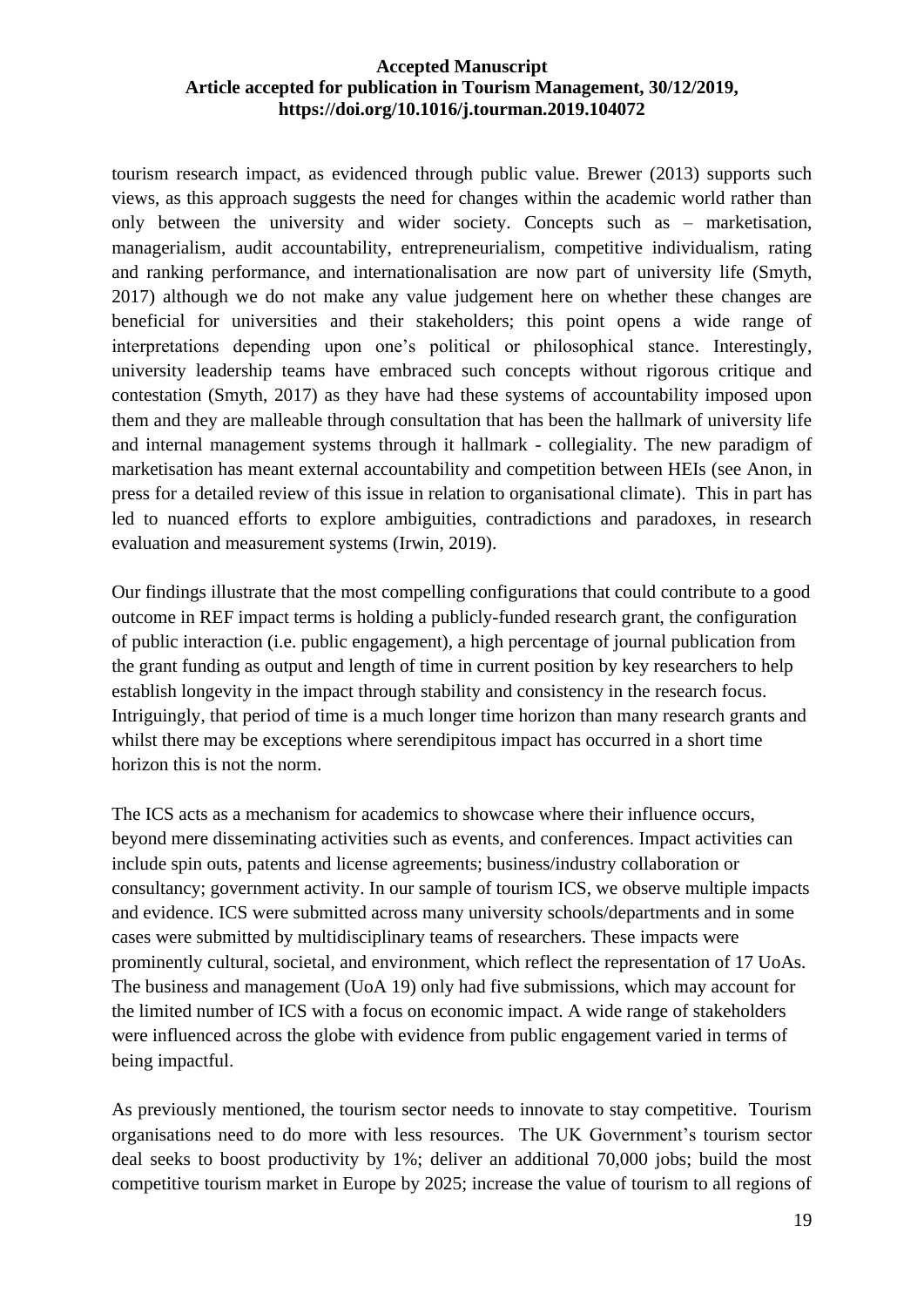the UK. Moreover, institutional funding is linked in part to research performance, a move which places greater pressure on academics to contribute by providing the knowledge that can enhance economic and environment performance. One of the aims of this paper is to focus on the apparent disconnect between ICS outputs and the economic priorities of the UK government. There is of course a long tradition in the debate of rigour versus relevance, but our observations are that many ICS possess rigour based on the testimonials they received. However, perhaps the primary intention now is that the focus should be on how relevant the ICS' are and do they align with the economic needs of the global marketplace. It was noticeable that with technology being a significant disrupter in the tourism industry, this was only a feature of a single ICS. In terms of implications for future research, a number of avenues are worthy of enquiry. In assessing the differing research themes, questions remain unanswered such as (1) what was the precise motivation for the ICS?; (2) what are the contributions that they really want to make?; (3) what is the rationale for academics to locate their research outputs? (4) what was the actual magnitude of the impact?

## **5.2: Policy implications**

Giddens (1998) sentiments, when considered in the context of the REF and ICS, reinforce additional stakeholder aspirations, especially from the government for business and management institutions, by squeezing the HEI asset harder to get additional outcomes. Obviously, it is up to the management team of institutions, and those responsible for the provision of tourism academic outputs to articulate and implement their strategies, but a failure to be relevant in a business context, dilutes their voice at a national level. The three key points of the UK *National Industrial Strategy* (Department for Business, Energy and Industrial Strategy 2017a) (developing strengths and excellence in future; closing the gap on productivity regionally and sectorally; making the UK more competitive and a place to start a new business) sets out of some of the grand challenges for business and management institutions to engage with. Subsequent studies such as the *Made Smarter Review* Strategy (Department for Business, Energy and Industrial Strategy 2017b) illustrate the significance of these challenges and opportunities for the UK economy, which some commentators have described as heralding a Fourth Industrial Revolution (referred to as Industry 4.0 based on digital, physical and biological technologies) as well as the impact of disruptive technologies impacting business practices.

Tourism academics could use ICS to perform an intermediary type role in regional activities and help shape regional solutions in Industry 4.0, especially when aligned with the key pillars of the National Industrial Strategy. These include: – investing in science, technology and research; developing skills, upgrading infrastructure; supporting businesses to start and grow; improving procurement; encouraging trade and investment; developing affordable energy and clean growth; cultivating world leading sectors; driving growth across the country; creating the right institutions to bring together sectors and places (Department for Business, Energy and Industrial Strategy 2017a). The tourism ICS in our sample, have research activity that span many of these themes, notably cultural, societal and environment, but economic and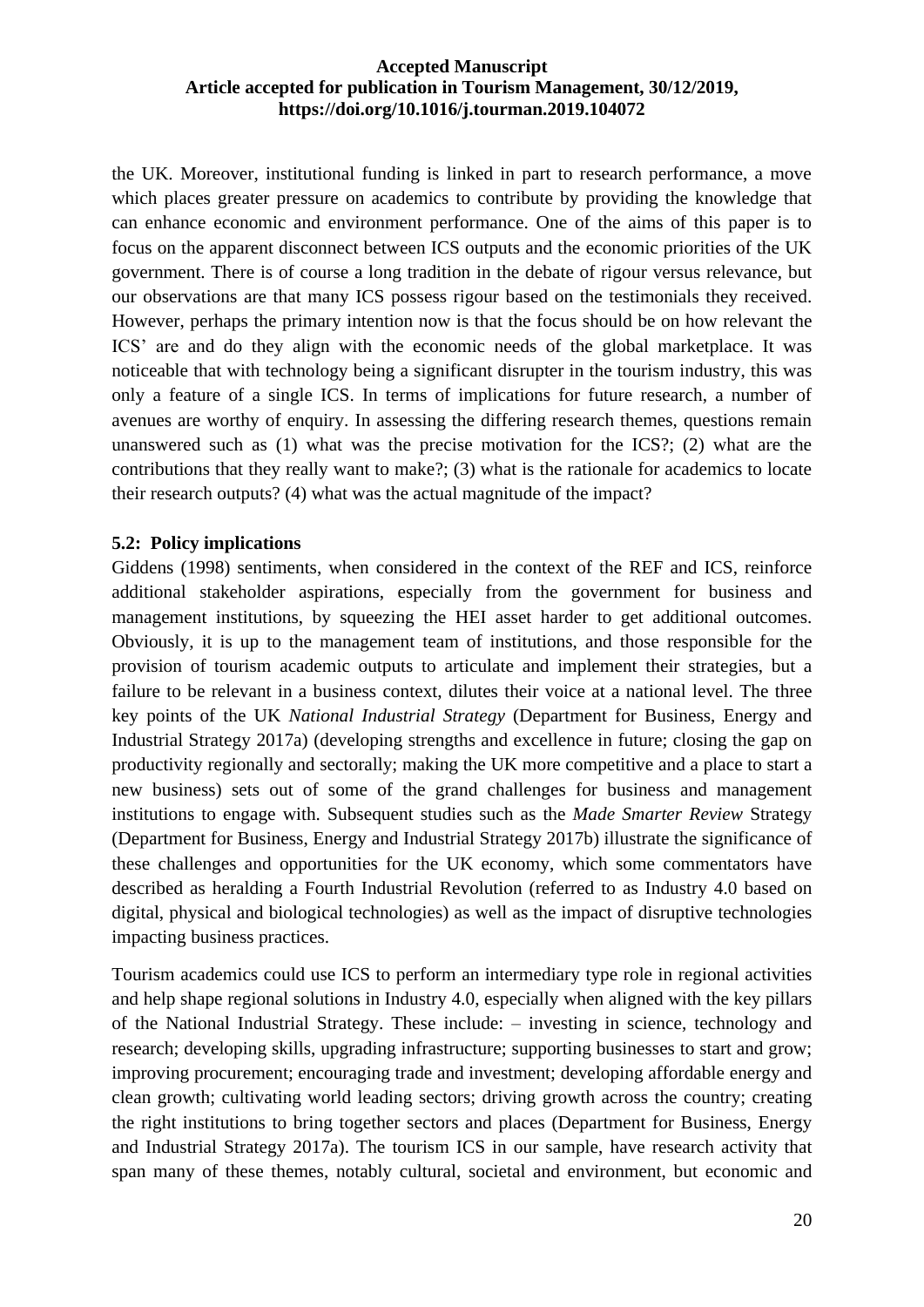technology are vital too. The tension between academia and practitioners are not helped by the need for responsive and agile deployment of resources to build stakeholder relationships that may often be at short notice and be serendipitous. Criticism of speed and response rates to organisations requests to collaborate sometimes demonstrate these tensions.

## **6.0: Conclusion**

This paper suggests that tourism ICS have primarily focused on attaining high quality scholarship and outputs but these are not enhancing the engagement agenda with business, with its emphasis on economic and technology impact. So, what are the implications for tourism ICS? Who are they serving? Who is driving the ICS agenda? Have business and management institutions turned ICS' into a bolt on academic activity perceived as another chore? These questions are all worthy of future investigation. There have been many theoretical debates about this schism between scholarship and practice which is not as evident in other disciplines and the sciences. Van de Ven and Heath (2007) suggest that the epistemological issues might be overcome with the engaged model of scholarship where rigour and relevance are more fully integrated. In this model, theory building and testing has equal weighting with problem formulation, problem solving and research design to address the current auto-referential system of research epistemologies in the business and management institutions and the status quo. It is clear that ICS require a more engaged scholarship model if tourism academics are to rebalance their research contribution beyond a narrow focus on cultural, societal and environment outputs.

What the ICS embodies is the engaged scholarship process for research development where the impact issue commences at the start of the research process and not retrospectively and aligns objectives with one of the grand challenges that governments are identifying. This does not mean that there is no scope for blue-sky type research, but tourism academics' need to adopt a portfolio approach to demonstrate their contribution to the broader impact agenda. In other words, we may be returning to era of knowledge transfer now formalised via journal outputs and a tracked and evidenced pathway. Rather than to adopt the short-term assignment style response that management consultancies would do, there are clear advantages to specialisation in key competencies around research and engagement that demonstrate excellence and help external stakeholders to understand what tourism academic research does and can offer them in a fast-changing business environment. Finally, we acknowledge that the ICS do not represent the universe of UK-based academics' impact work. The ICS have been carefully selected and packaged by heads of schools for the REF audit. We do speculate that the decision-making process that went into their selection may have provided a selective approach to maximise their ratings.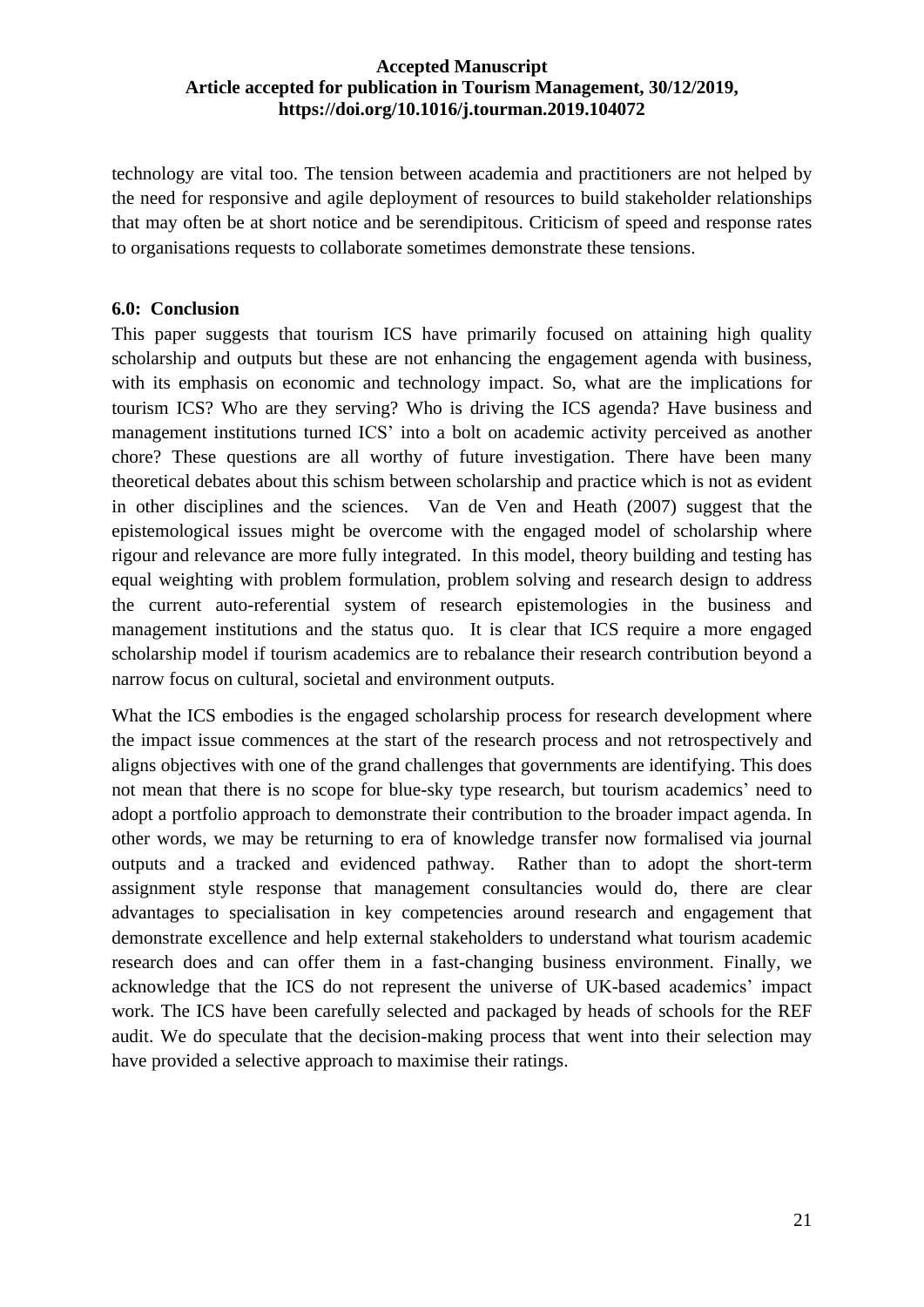## **7.0: References**

Aguinis, H., Suárez-González, I., Lannelongue, G. and Joo, H., 2012. Scholarly Impact Revisited. *Academy of Management Perspectives* 26 (2), 105-132.

Amara, N., and Landry, R., 2012. Counting citations in the field of business and management: why use Google Scholar rather than the Web of Science. *Scientometrics,* 93, 553–581.

Anderson, L., Ellwood, P. and Coleman, C., 2017. The Impactful Academic: Relational Management Education as an Intervention for Impact. *British Journal of Management*, 28 (1), 14-28.

Annan, N. 1999. *The Dons: Mentors, Eccentrics and Geniuses*. London: Harper Collins.

Anon

Anon (in press)

Benckendorff, P. and Shu, M.L., 2019. Research impact benchmarks for tourism, hospitality and events scholars in Australia and New Zealand. *Journal of Hospitality and Tourism Management*, *38*, 184-190.

Benckendorff, P. and Zehrer, A. 2013. A network analysis of tourism research. *Annals of Tourism Research*, *43*, 121-149.

Bornmann, L. and Marx, W. 2013. How good is research really?. *EMBO reports*, 14 (3), 226- 230.

Brewer, J.D. 2013. *The public value of the social sciences: An interpretive essay*. A&C Black.

British Academy of Management 2015. The association of business schools list of elite journals (Press Release, Feb 26). Available at: [https://www.bam.ac.uk/news/british-academy](https://www.bam.ac.uk/news/british-academy-management-press-release-association-business-schools-list-%E2%80%98elite%E2%80%99-journals)[management-press-release-association-business-schools-list-%E2%80%98elite%E2%80%99](https://www.bam.ac.uk/news/british-academy-management-press-release-association-business-schools-list-%E2%80%98elite%E2%80%99-journals) [journals](https://www.bam.ac.uk/news/british-academy-management-press-release-association-business-schools-list-%E2%80%98elite%E2%80%99-journals) [Accessed 16<sup>th</sup> May 2019]

Brown, R., & Carasso, H. 2013. Everything for Sale? The Marketisation of UK Higher Education. London: Routledge.

Boyer, E.L., Altback, P.G., & Whitelaw, M.J. 1994. *The Academic Profession: An International Perspective*. Princeton, N.J.: Carnegie Foundation for the Advancement of Teaching.

Chowdhury G, Koya K, Philipson, P., 2016. Measuring the impact of research: Lessons from the UK's Research Excellence Framework 2014. *PLoS ONE* 11(6)

Cooper, C. 2006. Knowledge management and tourism. *Annals of Tourism Research*, 33 (1), 47–64.

Deem, R. 1998. New managerialism and higher education. The management of performances and cultures in universities in the United Kingdom. *International Studies in Sociology in Education*, 8(1), 47-70.

Dusa, A. 2018. QCA with R: A Comprehensive Resource. Springer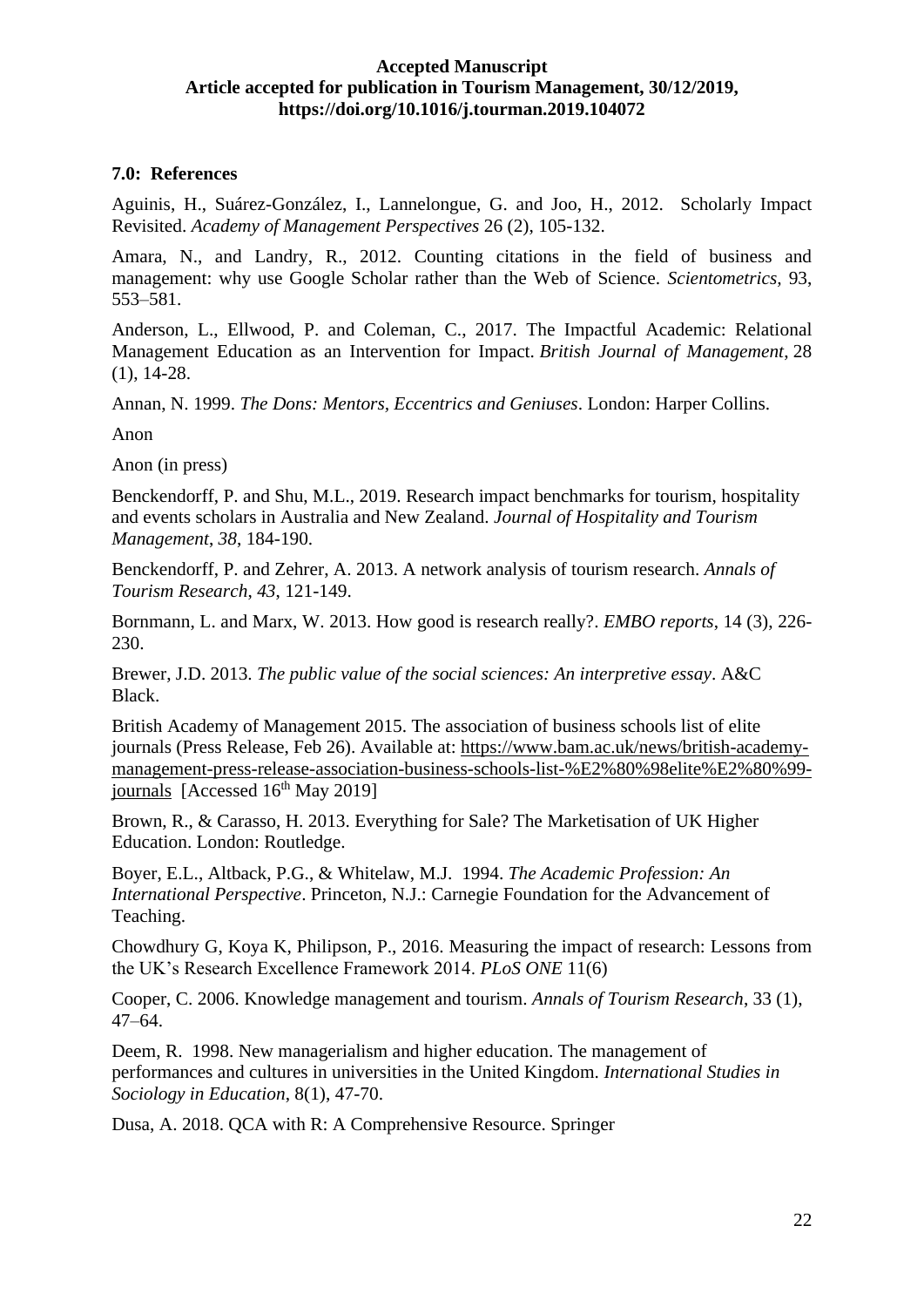Elliott, T. 2013. Fuzzy set qualitative comparative analysis. *Research Notes: Statistics Group, UCI*.

Fotiadis, A., Yeh, S.S. and Huan, T.C.T., 2016. Applying configural analysis to explaining rural-tourism success recipes. *Journal of Business Research*, *69*(4), 1479-1483.

Frechtling, D.C., 2004. Assessment of tourism/hospitality journals' role in knowledge transfer: an exploratory study. *Journal of Travel Research*, *43*(2), 100-107.

Garfield, E., 1979. Citation indexing: Its Theory and Application in Science, Technology, and Humanities. John Wiley, New York.

Gursoy, D. and Sandstrom, J.K., 2016. An updated ranking of hospitality and tourism journals. *Journal of Hospitality & Tourism Research*, *40*(1), 3-18.

Hall, C.M. and Page, S.J., 2015. Following the impact factor: Utilitarianism or academic compliance?. *Tourism Management*, *51*, 309-312.

Hall, C.M., 2011. Publish and perish? Bibliometric analysis, journal ranking and the assessment of research quality in tourism. *Tourism Management*, *32*(1),16-27.

Hardy, A., Vorobjovas-Pinta, O. and Eccleston, R., 2018. Enhancing knowledge transfer in tourism: An Elaboration Likelihood Model approach. *Journal of Hospitality and Tourism Management*, *37*, 33-41.

Hjalager, A.M., 2010. A review of innovation research in tourism. *Tourism management*, *31*(1), 1-12.

Hoarau, H. and Kline, C., 2014. Science and industry: Sharing knowledge for innovation. *Annals of Tourism Research*, *46*, 44-61.

Holmberg, K., Didegah, F., and Bowman, T., 2015. The different meanings and levels of impact of altmetrics. Accepted for oral presentation at the 11th International Conference on Webometrics, Informetrics and Scientometrics & 16th COLLNET Meeting, 26-28 November, New Delhi, India.

Huang, M. and Chen, D., 2017. How can academic innovation performance in university– industry collaboration be improved? *Technological Forecasting and Social Change* 123, 210-215.

Hughes, T., Webber, D. and O'Reagan, N., 2017. Achieving wider impact in business and management: Analysing the case studies from REF2014. *Studies in Higher Education* in press

Irwin, A., 2019. Re-making 'quality' within the social sciences: The debate over rigour and relevance in the modern business school. *The Sociological Review*, *67*(1), 194-209.

Jackson, S.E., Schuler, R.S. and Jiang, K., 2014. An aspirational framework for strategic human resource management. *The Academy of Management Annals*, *8*(1), 1-56.

Kellard, N.M. and Śliwa, M., 2016. Business and management impact assessment in research excellence framework 2014: analysis and reflection. *British Journal of Management*, *27*(4), 693-711.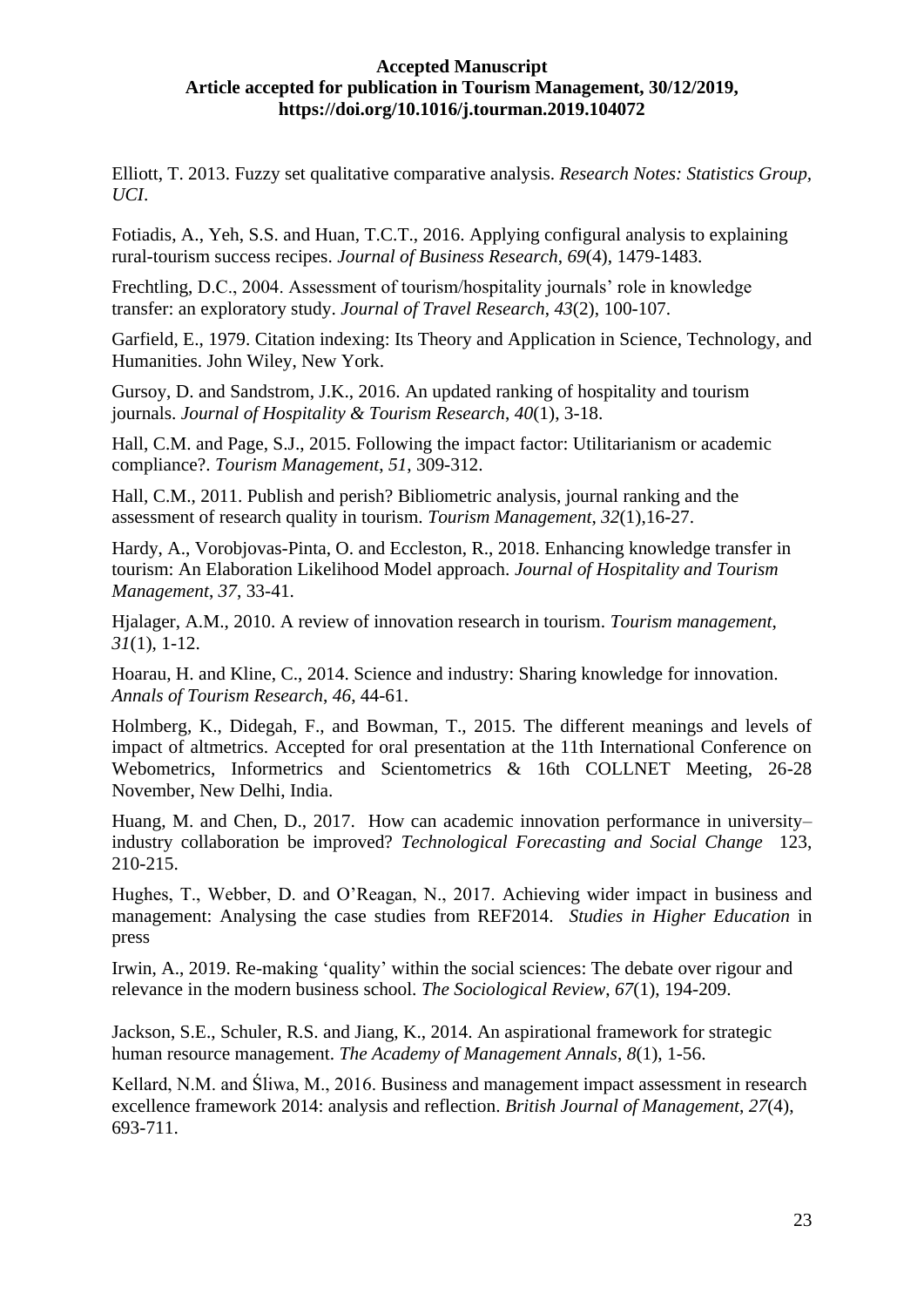Khan, M.A., 2019. A systematic assessment of gaps between academic research and industry participation in hospitality management discipline. *International Journal of Hospitality Management*, *82*, 82-90.

Kieser, A., Nicolai, A., and Seidl, D. 2015. The Practical Relevance of Management Research: Turning the Debate on Relevance into a Rigorous Scientific Research Program. The Academy of Management Annals, 9(1), 143-233.

Koseoglu, M.A., Rahimi, R., Okumus, F. and Liu, J., 2016. Bibliometric studies in tourism. *Annals of Tourism Research*, *61*, 180-198.

Lassala, C., Carmona, P., & Momparler, A. 2016. Alternative paths to high consulting fees: A fuzzy-set analysis. *Journal of Business Research*, *69*(4), 1367-1371.

Manville, C., Guthrie, S., Henham, M.., Garrod, B., Sousa, S., Kirtley, A., Castle-Clarke, S. and Ling, T., 2015. Assessing impact submissions for REF 2014: An evaluation. *RAND Europe: Cambridge*.

McKercher, B., 2008. A citation analysis of tourism scholars. *Tourism Management*, *29*(6), 1226-1232.

Mingers, J. and Yang, L., 2017. Evaluating journal quality: A review of journal citation indicators and ranking in business and management. *European Journal of Operational Research*, *257*(1), 323-337.

Mulet-Forteza, C., Genovart-Balaguer, J., Mauleon-Mendez, E. and Merigó, J.M., 2018. A bibliometric research in the tourism, leisure and hospitality fields. *Journal of Business Research*.

Page, S. J., Hartwell, H., Johns, N., Fyall, A., Ladkin, A., & Hemingway, A. 2017. Case study: Wellness, tourism and small business development in a UK coastal resort: Public engagement in practice. *Tourism Management*, 60, 466-477.

Pendlebury, D., 2009. The use and misuse of journal metrics and other citation indicators. *Archivum Immunologiae et Therapiae Experimentalis*, 57(1), 1-11.

Penfield, T., Baker, M., Scoble, R. and Wykes, M., 2014. Assessment, evaluations, and definitions of research impact: A review. *Research Evaluation*, 23 (1), 21-32.

Phillips, P. and Moutinho, L., 2014. Critical review of strategic planning research in hospitality and tourism. *Annals of Tourism Research*, *48*, 96-120.

Poria, Y., Schwartz, Z. and Uysal, M., 2015. IF you can keep your head: The unintended consequences of the Impact Factor on tourism research. *Tourism Management*, *51*, 300-302.

Ragin C., 1987. The comparative method. Moving beyond qualitative and quantitative strategies. University of California Press, Berkeley, Los Angeles & London

Ragin C., 2005. From fuzzy sets to crisp truth tables, URL [http://www.compasss.org/wpseries/Ragin2004.pdf,](http://www.compasss.org/wpseries/Ragin2004.pdf) COMPASSS Working Paper

Roper, A. and Hodari, D., 2015. Strategy tools: Contextual factors impacting use and usefulness. *Tourism Management*, *51*, 1-12.